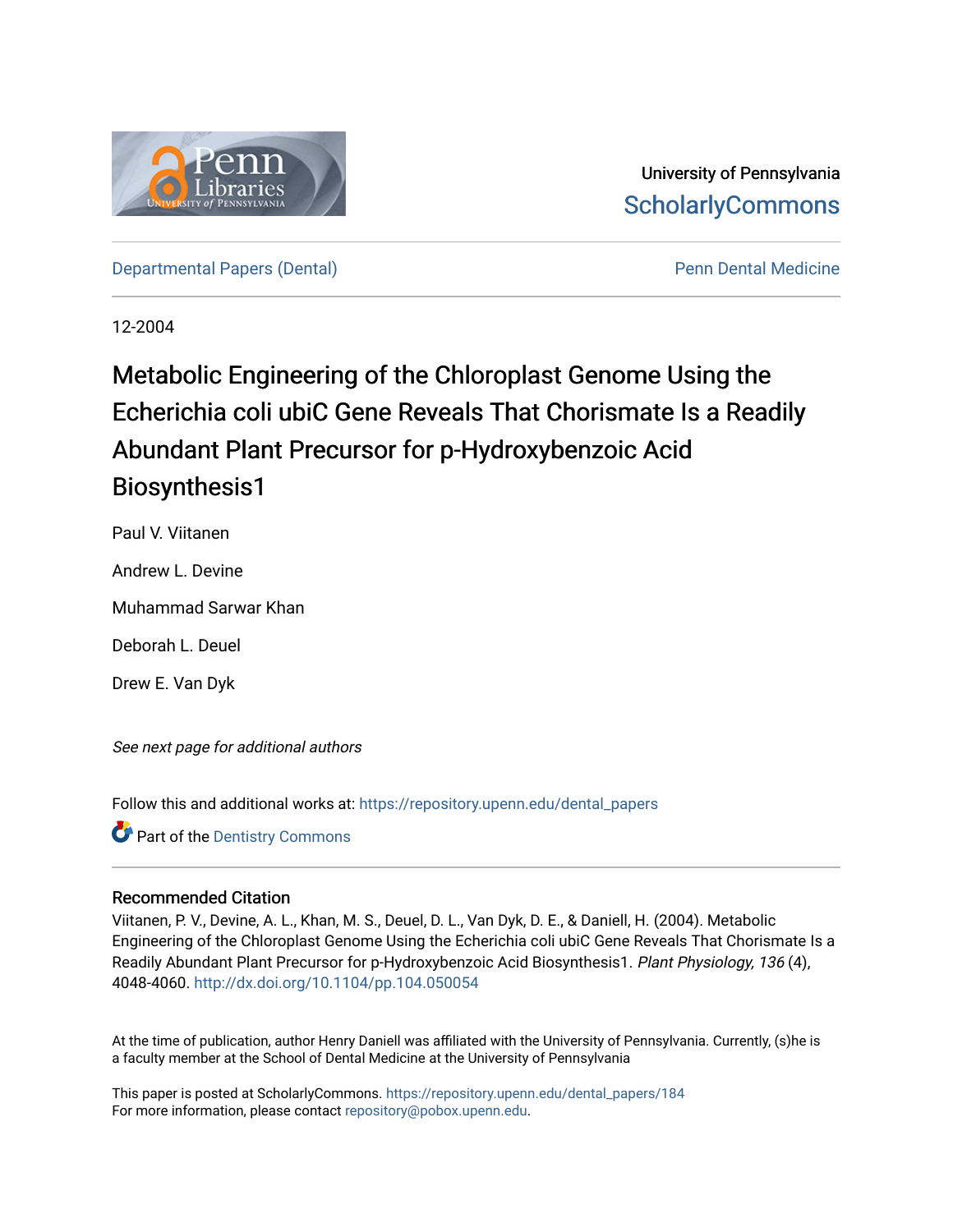## Metabolic Engineering of the Chloroplast Genome Using the Echerichia coli ubiC Gene Reveals That Chorismate Is a Readily Abundant Plant Precursor for p-Hydroxybenzoic Acid Biosynthesis1

## **Abstract**

p-Hydroxybenzoic acid (pHBA) is the major monomer in liquid crystal polymers. In this study, the Escherichia coli ubiC gene that codes for chorismate pyruvate-lyase (CPL) was integrated into the tobacco (Nicotiana tabacum) chloroplast genome under the control of the light-regulated psbA 5' untranslated region. CPL catalyzes the direct conversion of chorismate, an important branch point intermediate in the shikimate pathway that is exclusively synthesized in plastids, to pHBA and pyruvate. The leaf content of pHBA glucose conjugates in fully mature  $T_1$  plants exposed to continuous light (total pooled material) varied between 13% and 18% dry weight, while the oldest leaves had levels as high as 26.5% dry weight. The latter value is 50-fold higher than the best value reported for nuclear-transformed tobacco plants expressing a chloroplast-targeted version of CPL. Despite the massive diversion of chorismate to pHBA, the plastid-transformed plants and control plants were indistinguishable. The highest CPL enzyme activity in pooled leaf material from adult T<sub>1</sub> plants was 50,783 pkat/mg of protein, which is equivalent to approximately 35% of the total soluble protein and approximately 250 times higher than the highest reported value for nuclear transformation. These experiments demonstrate that the current limitation for pHBA production in nuclear-transformed plants is CPL enzyme activity, and that the process becomes substrate-limited only when the enzyme is present at very high levels in the compartment of interest, such as the case with plastid transformation. Integration of CPL into the chloroplast genome provides a dramatic demonstration of the high-flux potential of the shikimate pathway for chorismate biosynthesis, and could prove to be a cost-effective route to pHBA. Moreover, exploiting this strategy to create an artificial metabolic sink for chorismate could provide new insight on regulation of the plant shikimate pathway and its complex interactions with downstream branches of secondary metabolism, which is currently poorly understood.

## **Disciplines**

**Dentistry** 

## Comments

At the time of publication, author Henry Daniell was affiliated with the University of Pennsylvania. Currently, (s)he is a faculty member at the School of Dental Medicine at the University of Pennsylvania

## Author(s)

Paul V. Viitanen, Andrew L. Devine, Muhammad Sarwar Khan, Deborah L. Deuel, Drew E. Van Dyk, and Henry Daniell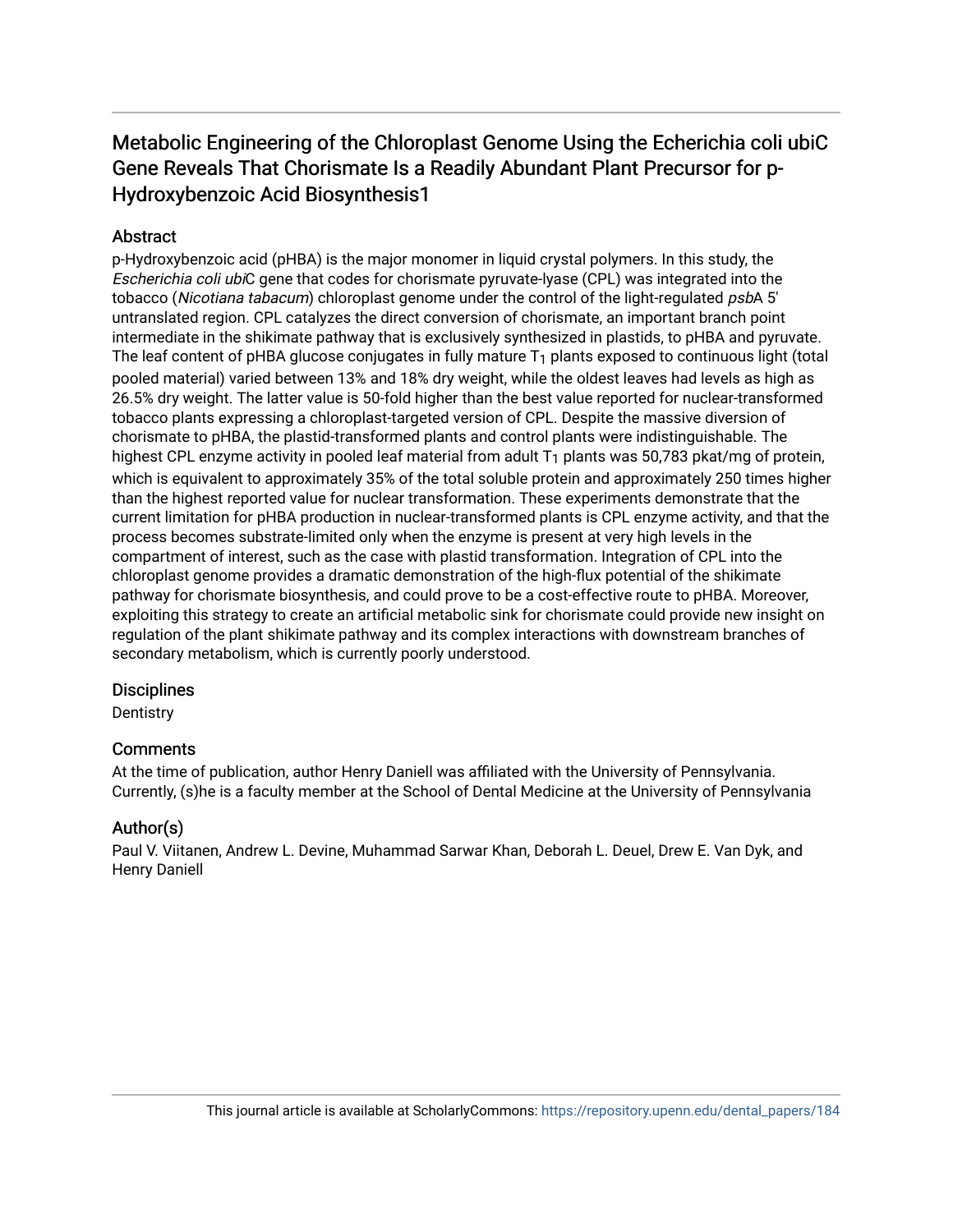## Metabolic Engineering of the Chloroplast Genome Using the Echerichia coli ubiC Gene Reveals That Chorismate Is a Readily Abundant Plant Precursor for p-Hydroxybenzoic Acid Biosynthesis<sup>1</sup>

### Paul V. Viitanen, Andrew L. Devine, Muhammad Sarwar Khan<sup>2</sup>, Deborah L. Deuel, Drew E. Van Dyk, and Henry Daniell\*

DuPont Experimental Station, Wilmington, Delaware 19880–0402 (P.V.V., D.L.D., D.E.V.D.); and Department of Molecular and Microbiology, University of Central Florida, Orlando, Florida 32816–2360 (A.L.D., M.S.K., H.D.)

p-Hydroxybenzoic acid (pHBA) is the major monomer in liquid crystal polymers. In this study, the Escherichia coli ubiC gene that codes for chorismate pyruvate-lyase (CPL) was integrated into the tobacco (Nicotiana tabacum) chloroplast genome under the control of the light-regulated psbA 5' untranslated region. CPL catalyzes the direct conversion of chorismate, an important branch point intermediate in the shikimate pathway that is exclusively synthesized in plastids, to pHBA and pyruvate. The leaf content of pHBA glucose conjugates in fully mature  $T_1$  plants exposed to continuous light (total pooled material) varied between 13% and 18% dry weight, while the oldest leaves had levels as high as 26.5% dry weight. The latter value is 50-fold higher than the best value reported for nuclear-transformed tobacco plants expressing a chloroplast-targeted version of CPL. Despite the massive diversion of chorismate to pHBA, the plastid-transformed plants and control plants were indistinguishable. The highest CPL enzyme activity in pooled leaf material from adult  $T_1$  plants was 50,783 pkat/mg of protein, which is equivalent to approximately 35% of the total soluble protein and approximately 250 times higher than the highest reported value for nuclear transformation. These experiments demonstrate that the current limitation for pHBA production in nucleartransformed plants is CPL enzyme activity, and that the process becomes substrate-limited only when the enzyme is present at very high levels in the compartment of interest, such as the case with plastid transformation. Integration of CPL into the chloroplast genome provides a dramatic demonstration of the high-flux potential of the shikimate pathway for chorismate biosynthesis, and could prove to be a cost-effective route to pHBA. Moreover, exploiting this strategy to create an artificial metabolic sink for chorismate could provide new insight on regulation of the plant shikimate pathway and its complex interactions with downstream branches of secondary metabolism, which is currently poorly understood.

All plants normally produce p-hydroxybenzoic acid (pHBA), albeit usually in small quantities. Radioisotope studies with Lithospermum erythrorhizon suggest that this compound is derived from the CoA ester of p-hydroxycinnamic acid (pHCA-CoA) through a b-oxidation-like mechanism (Loscher and Heide, 1994). However, earlier studies with the same plant species (Yazaki et al., 1991) and carrot (Daucus carota) cell cultures (Schnitzler et al., 1992) supported a cleavage mechanism that occurs via intermediacy of p-hydroxybenzaldehyde. Notwithstanding our current ignorance of the detailed plant biosynthetic pathway, a number of studies have shown that it is possible to dramatically elevate pHBA levels in plants through

metabolic engineering. Indeed, two different ''singleenzyme'' pathways have been described, both involving microbial proteins that have no known plant counterparts. One of these enzymes is chorismate pyruvate-lyase (CPL). Its substrate is chorismate, an important branch point intermediate in the shikimate pathway, which is largely, if not entirely, synthesized in chloroplasts and other types of plastids (Hrazdina and Jensen, 1992; Herrmann and Weaver, 1999). Using nuclear transformation and a chloroplast-targeted version of Escherichia coli CPL (TP-UbiC), Heide and coworkers were able to generate transgenic tobacco plants that had leaf levels of pHBA that were 3 to 4 orders of magnitude greater than wild-type plants (Siebert et al., 1996). Virtually all of the compound  $(>98%)$  accumulated in the vacuole as two Glc conjugates, a phenolic glucoside and a Glc ester, which both contained a single Glc molecule attached to the aromatic hydroxyl or carboxyl group of pHBA by a  $1-O$ - $\beta$ -D linkage. Glc conjugation, which takes place in the cytosol via distinct UDPglucosyltransferases (Lim et al., 2002), is required for vacuolar uptake, and recent studies have shown that the pHBA phenolic glucoside and Glc ester are

 $1$  This work was supported in part by the National Institutes of Health (grant no. R 01 GM63879) and by the U.S. Department of Agriculture (grant no. 3611–21000–017–00D to H.D.).

<sup>&</sup>lt;sup>2</sup> Present address: National Institute of Biotechnology and Genetic Engineering, Jhang Road, Faisalabad, Pakistan.

<sup>\*</sup> Corresponding author; e-mail daniell@mail.ucf.edu; fax 407– 823–0956.

Article, publication date, and citation information can be found at www.plantphysiol.org/cgi/doi/10.1104/pp.104.050054.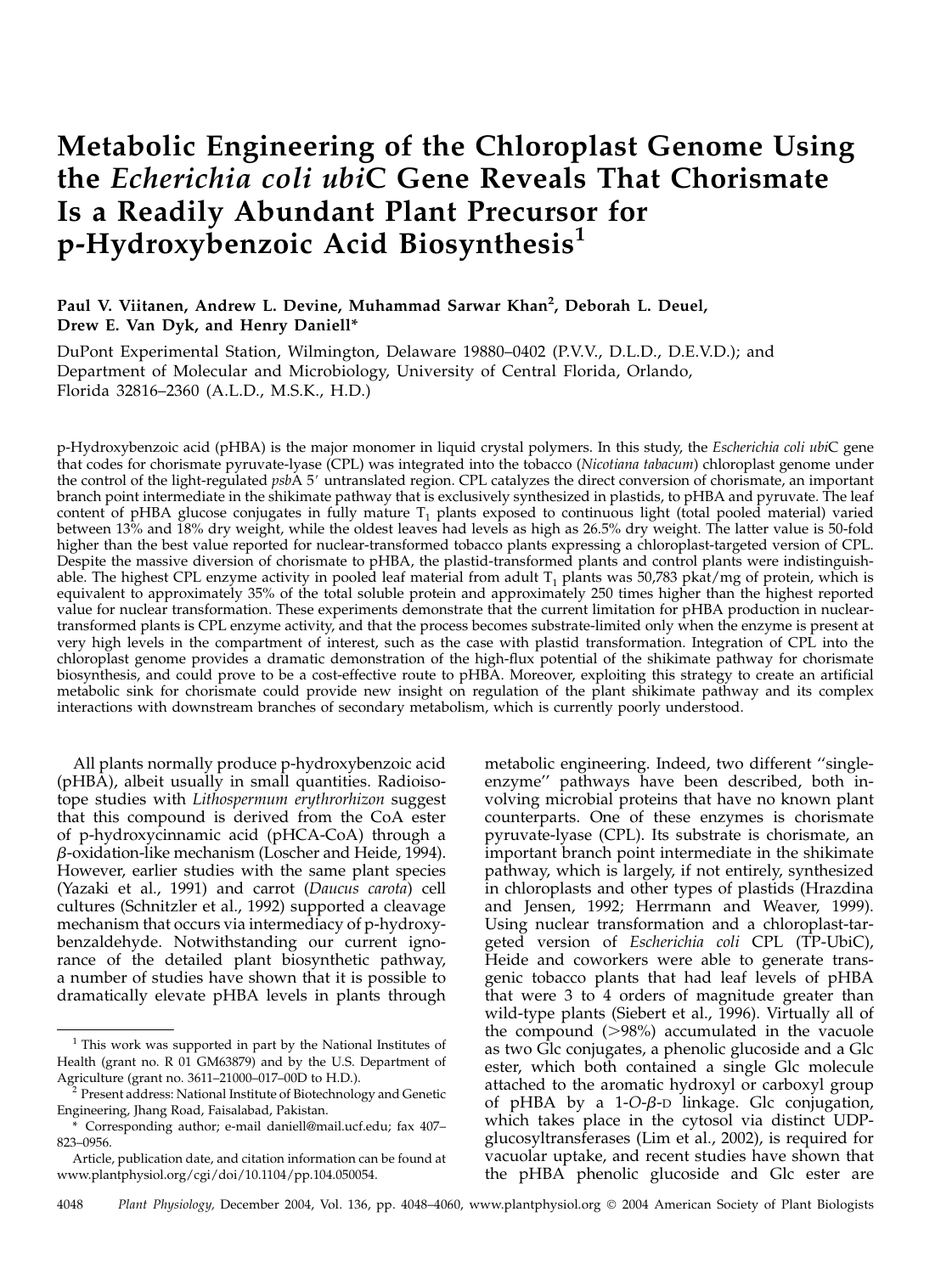transported by separate carriers that have different mechanisms (Bartholomew et al., 2002). The highest leaf content of pHBA Glc conjugates in nucleartransformed tobacco (Nicotiana tabacum) plants was 0.52% dry weight, which is equivalent to 0.24% free pHBA after correcting for the mass of the attached Glc residue. Nevertheless, the CPL-expressing tobacco plants were perfectly healthy and phenotypically indistinguishable from nontransformed control plants (Siebert et al., 1996). TP-UbiC was subsequently expressed in tobacco cell cultures (Sommer and Heide, 1998; Sommer et al., 1998) and hairy root cultures of Lithospermum erythrorhizon (Sommer et al., 1999), and the results were remarkably similar. In none of these studies, however, did the leaf content of pHBA Glc conjugates exceed 1.0% dry weight. Although these experiments are very encouraging and constitute a major breakthrough for plant metabolic engineering, a commercially viable pathway for pHBA production in plants will require 10- to 20-fold higher levels of product accumulation.

The other microbial protein that has been used to elevate pHBA levels in tobacco is the 4-hydroxycinnamoyl-CoA hydratase/lyase (HCHL) of Pseudomonas fluorescens (Mayer et al., 2001). This enzyme catalyzes a sequential hydration and retro-aldol cleavage of p-hydroxycinnamoyl-CoA (pHCA-CoA), a key intermediate in the phenylpropanoid pathway, to yield p-hydroxybenzaldehyde (Gasson et al., 1998; Mitra et al., 1999). In tobacco, the vast majority of the aldehyde was oxidized by endogenous plant enzymes that remain to be elucidated, and the metabolic fate of the resulting pHBA was glucosylation and vacuolar uptake similar to the situation with CPL. The HCHL route to pHBA production in plants is technically less complicated than the CPL pathway from a metabolic engineering perspective since pHCA-CoA is synthesized in the cytosol. Hence, there is no need to target the foreign protein across a lipid bilayer into an intracellular organelle to gain access to its substrate. In HCHL-expressing tobacco plants, pHBA Glc conjugates in leaf tissue accumulated to approximately 2.9% dry weight, which translates to approximately 1.3% nonglucosylated pHBA (Mayer et al., 2001). Although this represents a 5- to 6-fold improvement over CPLmediated pHBA production, the HCHL-expressing tobacco plants suffered a severe depletion of phenylpropanoids that resulted in numerous phenotypic abnormalities, including leaf chlorosis, stunted growth, male sterility, and altered lignin content. Clearly, the ability of these plants to replenish pHCA-CoA could not keep pace with the massive diversion of this compound to pHBA Glc conjugates. These results strongly suggest that substrate availability, not enzyme activity, sets an upper threshold on pHBA accumulation in tobacco plants that hyperexpress HCHL, at least in leaf tissue.

Although it is conceivable that the current limitation for CPL-mediated pHBA production in plants is carbon flux through the plastid shikimate pathway,

other explanations seem more likely. One potential limitation is the low levels of transgene expression caused by position effect due to random integration of transgenes or gene silencing in nuclear transgenic lines (Voinnet, 2001). Another obvious limitation of nuclear transformation is the poorly understood phenomenon of cosuppression, which could set an upper limit on CPL enzyme activity. Another potential area for improvement may lie in the design of a better chloroplast targeting sequence to achieve higher levels of enzyme activity in the intracellular compartment of interest. Indeed, there was a positive correlation between CPL specific activity and accumulation of pHBA Glc conjugates in several of the studies cited above. Furthermore, in none of these studies was there any indication that saturation had been achieved with respect to enzyme. Most naturally occurring chloroplast proteins are nuclear-encoded and synthesized on cytosolic ribosomes as larger  $M_r$ precursors with a cleavable N-terminal transit peptide. Following chloroplast protein import, the transit peptide is proteolytically removed to yield the mature polypeptide. Although hundreds of transit peptide sequences are now known, our ability to manipulate them to achieve optimal chloroplast targeting of a foreign protein is, at best, still a matter of trial and error. Simply attaching a chloroplast transit peptide to the N terminus of the passenger protein does not guarantee success. Even very subtle changes in the vicinity of the natural cleavage site of the Rubisco small subunit precursor can lead to diminished chloroplast uptake (Wasmann et al., 1988) and/or aberrant proteolytic processing (Robinson and Ellis, 1984, 1985).

It is occasionally observed that chloroplast uptake of foreign proteins can be improved by including a small portion of the mature N terminus of the transit peptide donor in addition to the transit peptide and scissile bond (Schreier et al., 1985; Van den Broeck et al., 1985). However, this approach is still associated with a high degree of unpredictability that is inextricably linked to the passenger protein. For example, in an attempt to improve plant pHBA production, Heide's group fused the Rubisco small subunit transit peptide and first 21 amino acid residues of the mature polypeptide to the N terminus of E. coli CPL (Sommer and Heide, 1998; Sommer et al., 1998). Surprisingly, however, this manipulation resulted in much lower levels of pHBA than the artificial fusion protein that was used in the earlier studies, TP-UbiC. One of the obvious pitfalls of this strategy is that cleavage of the transit peptide results in a CPL variant with an unnatural N-terminal extension that could have detrimental effects on catalytic activity and/or enzyme stability in the chloroplast compartment.

An alternate approach to express foreign proteins or enzymes that function within chloroplasts would be to directly integrate and express transgenes via the chloroplast genome. Such an approach has additional advantages including high levels of transgene expression (Daniell et al., 2002; Devine and Daniell, 2004),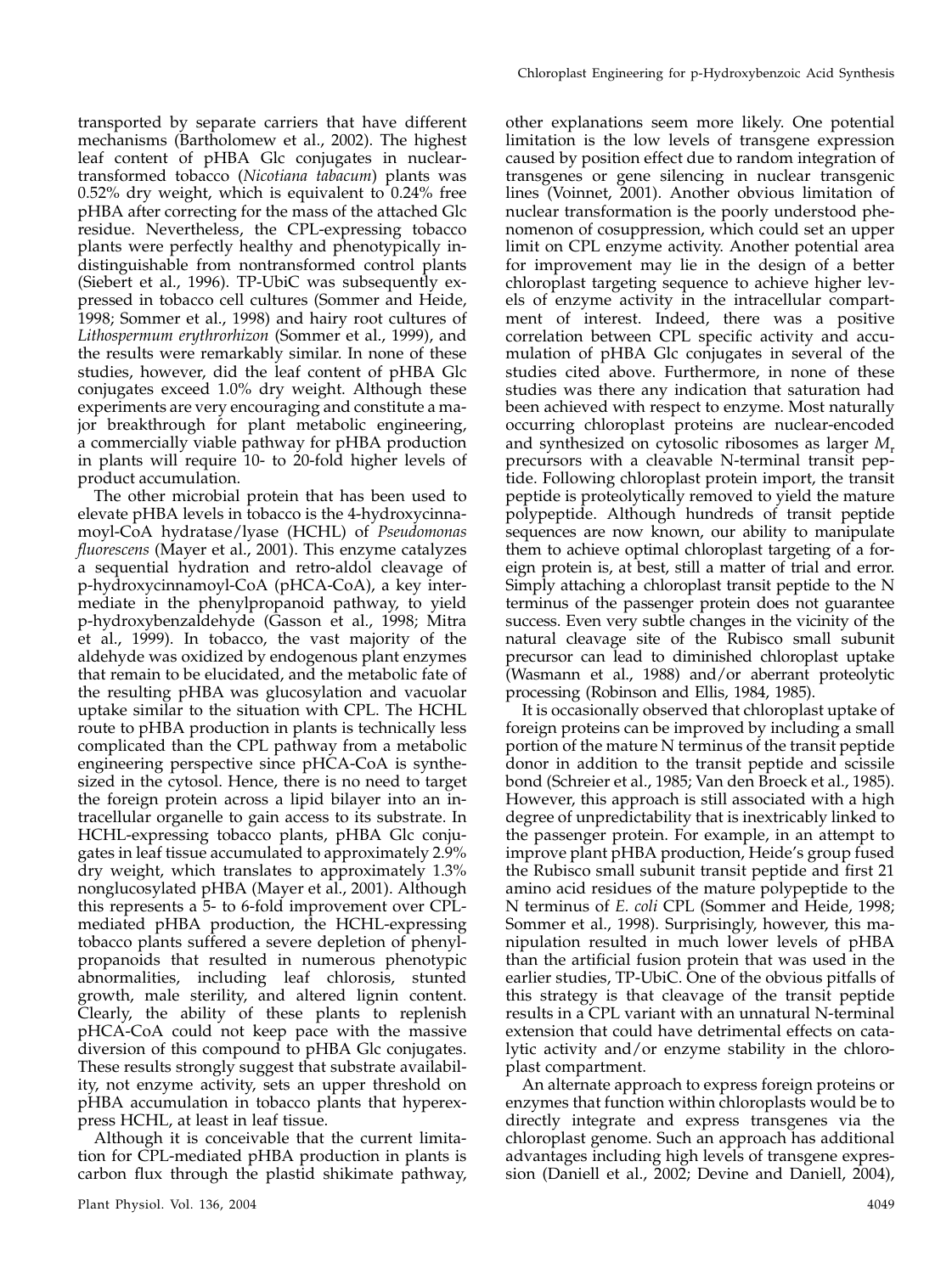transgene containment (Daniell, 2002), and multigene engineering (DeCosa et al., 2001; Daniell and Dhingra, 2002; Lossl et al., 2003; Ruiz et al., 2003). Moreover, the chloroplast is an ideal compartment to accumulate certain proteins or their biosynthetic products that would be harmful if they were accumulated in the cytoplasm (Daniell et al., 2001a; Lee et al., 2003; Leelavathi et al., 2003; Daniell et al., 2004a). Chloroplast transformation also eliminates positional effects that are frequently observed with nuclear transformation and no gene silencing has been observed so far at the level of transcription (Lee et al., 2003) or translation (DeCosa et al., 2001). Consequently, independent chloroplast transgenic lines have very similar levels of foreign gene expression and there is no need to screen hundreds of transgenic events. Because of these advantages the chloroplast genome has been engineered to confer several useful agronomic traits, including herbicide resistance (Daniell et al., 1998), insect resistance (McBride et al., 1995; Kota et al., 1999), disease resistance (DeGray et al., 2001), drought tolerance (Lee et al., 2003), salt tolerance (Kumar et al., 2004a), and phytoremediation (Ruiz et al., 2003). The chloroplast genome has also been used in molecular farming to express human therapeutic proteins (Guda et al., 2000; Staub et al., 2000; Fernandez-San Millan et al., 2003; Leelavathi and Reddy, 2003; Daniell et al., 2004b, 2004c), vaccines for human (Daniell et al., 2001a, 2004c; Daniell, 2004; Watson et al., 2004) or animal use (Molina et al., 2004), and biomaterials (Guda et al., 2000; Lossl et al., 2003). Although most of these studies were done in tobacco, highly efficient stable plastid transformation of major crop species has recently been reported for carrot (Kumar et al., 2004a), cotton (Gossypium hirsutum; Kumar et al., 2004b), and soybean (Glycine max; Dufourmantel et al., 2004).

This study is the first attempt to utilize chloroplast transformation for metabolic engineering to generate plants that accumulate large amounts of a small aromatic compound of significant commercial value, pHBA. Towards this goal we have stably integrated the unmodified E. coli ubiC gene into the tobacco chloroplast genome and studied the consequences of hyperexpression of this enzyme in leaf and stem tissue. Another distinguishing feature of this work is that the pHBA levels reported are based on separately processed total leaf and total stalk material that was obtained from fully mature first- and secondgeneration plastid-transformed plants. It should also be emphasized that this is the first time that stalk production of pHBA has been examined in either CPLor HCHL-expressing tobacco plants. Finally, our experiments provide unequivocal evidence that the current limitation for CPL-mediated pHBA production in nuclear-transformed plants is achieving high enough levels of enzyme activity in the chloroplast compartment, the site of chorismate synthesis, and that this obstacle is easily circumvented using plastid transformation. Until now high-level production of pHBA in plants has been elusive.

Tobacco chloroplast transformation vector pLD-CtV previously developed in the Daniell laboratory (Daniell et al., 1998, 2001a; Guda et al., 2000; DeCosa et al., 2001) was used to integrate the E. coli ubiC gene between the *trnI* and *trnA* genes that act as the flanking sequences to facilitate homologous recombination into the inverted repeat region of the tobacco chloroplast genome. The chloroplast transformation vector pLDK, which contains the chorismate pyruvate-lyase gene (ubiC), was expressed under the control of the  $psbA 5'$ untranslated region (UTR)/promoter to maximize expression. It has previously been shown that genes under the control of the  $psbA$  promoter/ $5^{\prime}$ UTR achieve very high levels of expression (Fernandez San-Millan et al., 2003; Dhingra et al., 2004; Watson et al., 2004). The 5'UTR has been hypothesized to enhance translation of proteins under its control (Eibl et al., 1999). The aadA gene confers spectinomycin resistance for selection of transformed shoots (Goldschmidt-Clermont, 1991). The  $psbA 3'UTR$  located at the 3' end of the *ubi*C gene confers transcript stability (Fig. 1A; Stern and Gruissem, 1987).

Chloroplast transgenic plants were obtained by particle bombardment as previously described (Daniell, 1997; Daniell et al., 2004d; Kumar and Daniell, 2004). More than 20 independent shoots tested positive for stable integration of CPL. Each shoot was subjected to several rounds of selection with spectinomycin (500  $\mu$ g/mL). Nuclear transformants usually do not survive this high level of concentration of spectinomycin due to low levels of transgene expression and are therefore eliminated in the selection process. However, to identify undesirable spontaneous mutations that occur at the level of the 16S rRNA gene, a PCR strategy was employed. One pair of primers was designed to determine site-specific integration of CPL into the chloroplast genome by homologous recombination (Daniell et al., 2001b). The 3P primer lands on the native chloroplast genome, upstream of the site of integration. The second primer 3M lands on the aadA gene (selectable marker; Fig. 1A). The presence of a 1.65-kb PCR product confirms site-specific integration of transgenes into the chloroplast genome (Fig. 1B). Nuclear transformants and spontaneous mutants do not yield this PCR product because they lack the necessary combination of the aadA gene adjacent to chloroplast flanking sequence. Following the second round of selection, shoots were transferred to MSO rooting medium that contained 500  $\mu$ g/mL spectinomycin.

Southern blotting was performed to confirm stable integration of transgenes into the chloroplast genome and to determine their homoplasmy or heteroplasmy. Upon achieving homoplasmy, all chloroplast genomes contain the integrated ubiC gene and are hence identical. In contrast, the presence of untransformed chloroplast genomes is a clear indication of heteroplasmy. Southern blots were probed with either a gene specific (*ubi*C) probe or a flanking sequence probe. The *ubiC*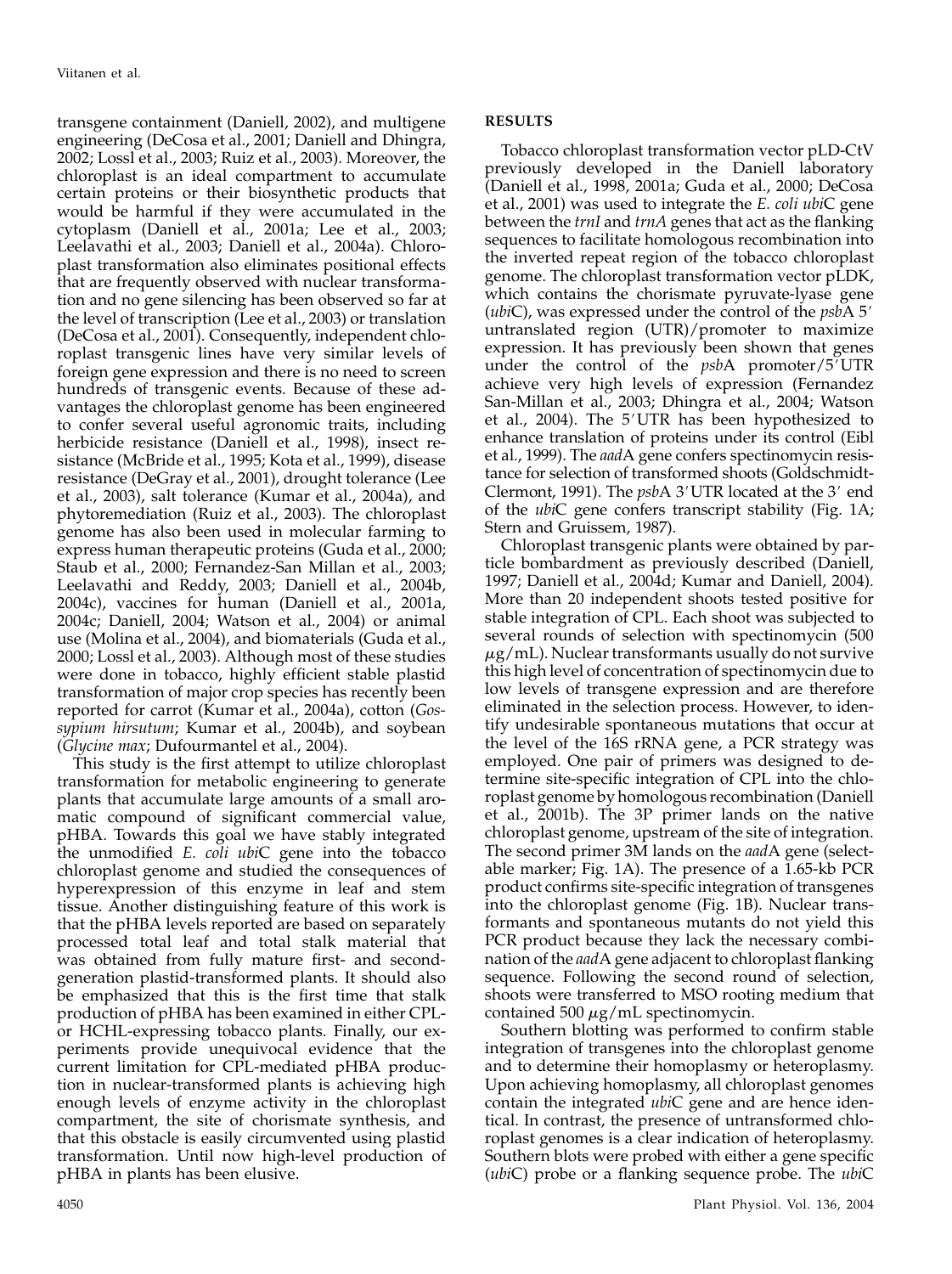

Figure 1. A, Schematic representation of gene cassette integrated into chloroplast genome. The map shows the gene cassette integrated into the chloroplast genome and PCR primers 3P/3M (expected fragment 1.65 kb) landing sites. These primers were used to screen out mutants and to confirm site-specific integration. Prrn, 16s RNA promoter; aadA: aminoglycoside 3'-adenylyl transferase; psbA 5'UTR; CPL, ubiC gene; psbA 3' UTR, terminator. B, PCR analysis of untransformed wild type and transformants. 3P3M PCR lanes: 1, MW; 2, untransformed; 3 to 4, T0 lines; 5 to 10, T1 lines. As expected, untransformed does not show 1.65-kb fragment. Transformed lines with 1.65-kb fragment indicate site-directed integration.

gene specific probe (0.3 kb) was obtained by SmaI/ BamHI digestion of the pLDK plasmid (Fig. 2A). The flanking sequence probe (0.81 kb) was obtained by BamHI/BglII digestion of the pUC-ct plasmid, which contains the chloroplast flanking sequences trnI and  $trnA$  (Fig. 2A). The plant DNA was digested with  $A/III$ (Fig. 2A). Upon hybridization with the flanking sequence probe transformed chloroplasts should exhibit a 6.3-kb fragment and untransformed chloroplasts a 4.2-kb fragment. If the 4.2-kb fragment is not seen in the transgenic line, this is an indication that all chloroplast genomes have been transformed and homoplasmy has been achieved, within the limit of detection. All transgenic lines tested positive for sitespecific integration when hybridized with the ubiC probe and untransformed lines showed no such fragment (Fig. 2C). Most of the lines from  $T_1$  whose seeds were germinated in the presence of spectinomycin showed only the 6.3-kb fragment, indicating again that homoplasmy had been achieved within the levels of detection and maintained in subsequent generations (Fig. 2D).

Shown in Figure 3 is the developmental time course for pHBA accumulation in leaves for a representative  $T_0$  plant (line 4). Leaf punches obtained from the first or second leaf from the bottom of the plant were used for this analysis, and variation between replicates was typically less than 10%. Consistent with previous observations with nuclear-transformed tobacco plants expressing a chloroplast-targeted version of CPL (Siebert et al., 1996), virtually all of the pHBA accumulated in the vacuole as Glc conjugates, a phenolic glucoside and Glc ester. Both compounds contain a single Glc molecule attached by a  $1-O-B-D$  linkage and are readily converted to free pHBA by acid or base hydrolysis (Siebert et al., 1996). Also similar to nucleartransformed tobacco plants expressing CPL, the phenolic glucoside was the predominant species in mature leaf tissue of the plastid-transformed plants, accounting for 60% to 80% of the total pHBA at all stages of development.

When grown under the normal light/dark cycle  $(16 h on/8 h off)$ , the leaf content of pHBA Glc conjugates in the  $T_0$  plant steadily increased over a 3-month period to a maximum value of 15% dry weight. However, there was further increase in product accumulation when the plant was shifted to continuous light (arrow in Fig. 3). This phenomenon, which was also observed with other  $T_0$  and  $T_1$  plants (data not shown), supports the notion that the  $p\bar{s}bA 5'$ UTR is stimulated by light (Eibl et al., 1999; Daniell et al., 2004b; Dhingra et al., 2004; Watson et al., 2004). Indeed, under conditions of continuous light the level of pHBA Glc conjugates in old leaf tissue routinely approached approximately 25% dry weight (Figs. 3 and 4). To put this in perspective, the latter value corresponds to a pHBA content of approximately 11.5% dry weight after correcting for the attached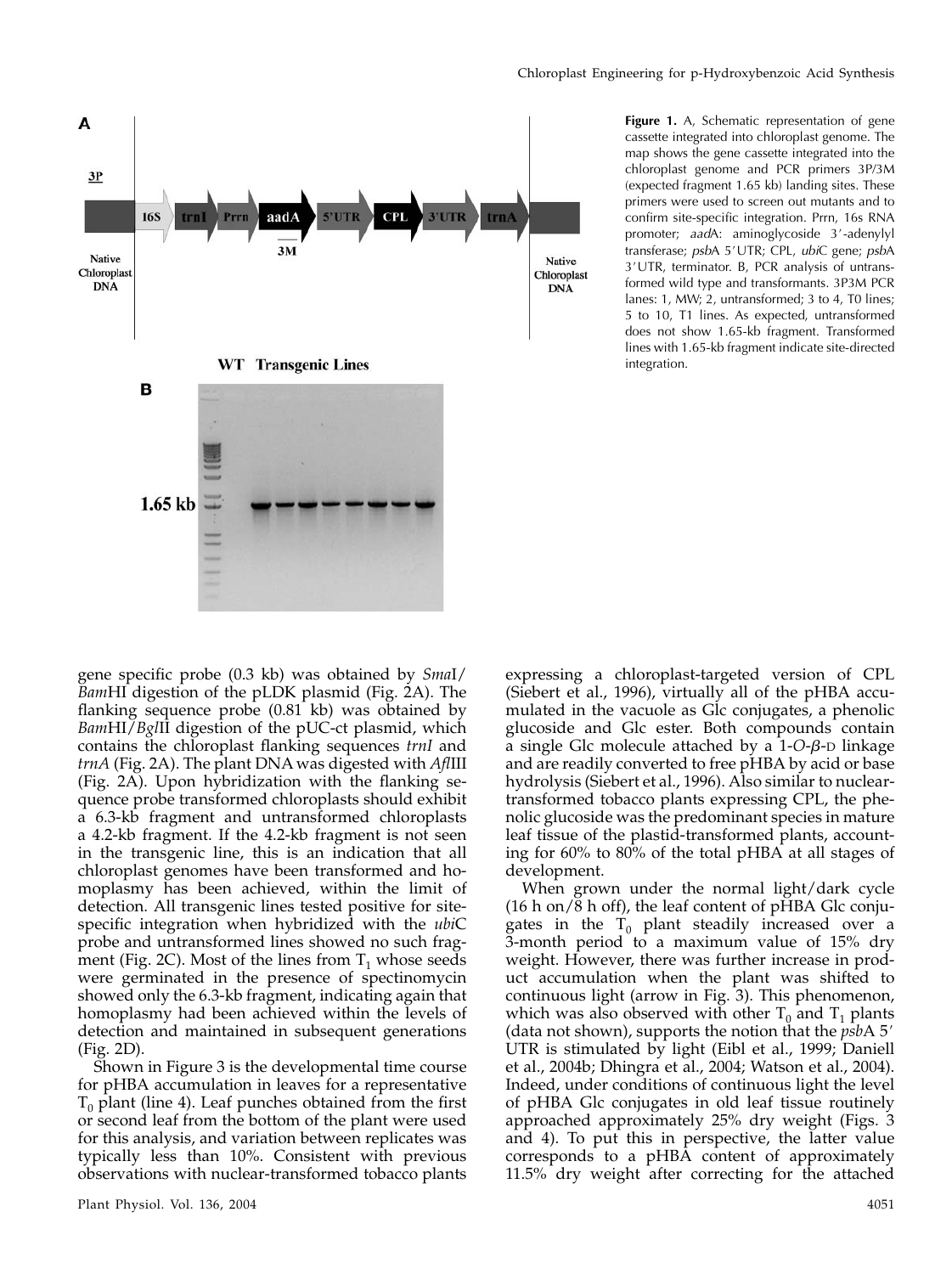### Viitanen et al.



Figure 2. Southern-blot analysis to determine site-specific integration and homoplasmy. A, The 0.3-kb CPL specific fragment and 0.81-kb flanking sequence fragment that were used as probes for Southern-blot analysis. B, Untransformed tobacco plant DNA digested with AflIII (expected fragment size, 4.2 kb). Transformed tobacco plant DNA digested with AflIII (expected fragment size, 6.3 kb). Southern-blot analysis of untransformed and  $T_1$  transformed lines. C, Lane 1, untransformed; lane 2, blank; lanes 3 to 5,  $T_1$  lines-3 A to C; lanes 6 to 8,  $T_1$  lines-4 A to C; lanes 9 to 11,  $T_1$  lines-5 C, E, and F. Lane designations are the same for both blots except that there is no blank lane in C. C, Probed with CPL coding sequence. D, Probed with chloroplast DNA flanking sequence containing the trnA and trnI genes.

Glc moiety. More important, the leaf content of pHBA Glc conjugates in the plastid-transformed  $T_0$  tobacco plants was about 50-fold higher than the best value reported for nuclear-transformed tobacco plants expressing a chloroplast-targeted version of CPL (Siebert et al., 1996).

Since product accumulation continued to increase over the span of several months, it was anticipated that young leaves would have a lower content of pHBA Glc conjugates than old leaves, and this turned out to be

the case. As shown in Figure 4, the oldest leaves at the bottom of the plant had 5 to 6 times more pHBA than the youngest leaves at the top, while samples obtained from mature green leaves half way up the stalk contained intermediate levels. Although this experiment was performed with a  $T_1$  plant that was derived from line 4, all the plastid-transformed plants exhibited this trend. It is also interesting to note that product accumulation in the first- and second-generation line 4 plants was very similar when old leaf tissue was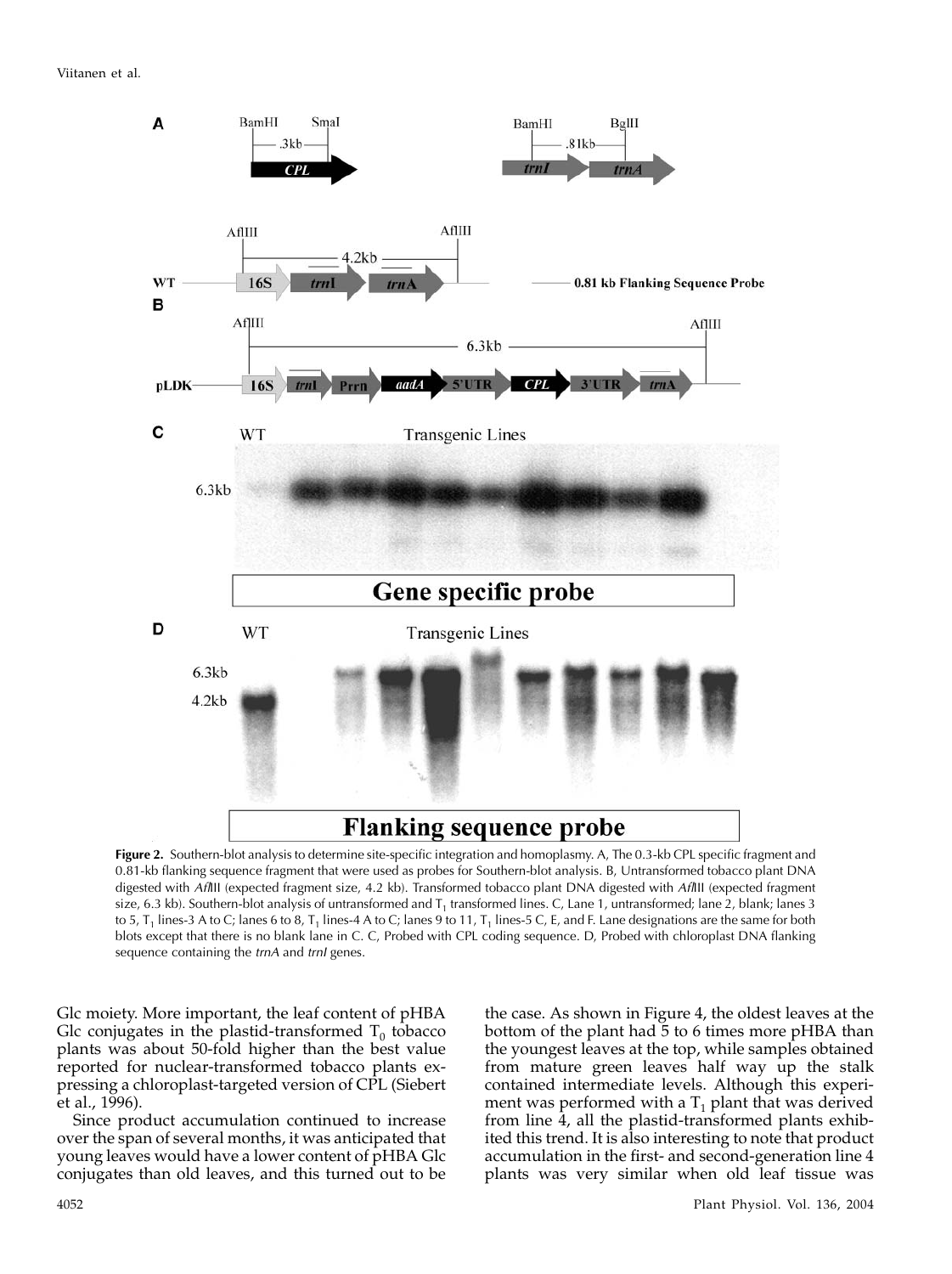

Figure 3. Developmental time course of pHBA accumulation in line 4 (a  $T_0$  plant) and a nontransformed control plant. Values shown for pHBA Glc conjugates represent the sum of the phenolic glucoside and Glc ester and are expressed as a percentage of dry weight (% DW). For this analysis, leaf punches were obtained from the first or second leaf from the bottom of the plant (i.e. old leaves) at indicated times and the extracted tissue was analyzed by HPLC for Glc conjugates as described in ''Materials and Methods.'' The vertical arrow indicates when the plant was shifted to continuous light.

analyzed, reaching a maximum value of approximately 25% dry weight in both cases. This observation suggests that the line  $4 \text{ T}_0$  plant was homoplasmic or nearly homoplasmic, and further support for this conclusion is shown in Table I. Regardless of the explanation, it is clear from the forgoing experiments that the E. coli ubiC gene integrated in the plastid genome was stably inherited in the second-generation plants.

Because the amount of pHBA in leaves depends on not only the age of the plant but also the age of the leaves, the leaf punch experiments described above provide no insight on perhaps the most important question from a biotechnology perspective: What is the total leaf content of pHBA in a fully mature plastid-transformed tobacco plant? It is also of interest to know how much product accumulates in the stalk when contemplating the commercial feasibility of a plant pHBA production platform. Surprisingly, there are no reports in the literature regarding pHBA levels in stem tissue for nuclear-transformed tobacco plants expressing either CPL or HCHL. To address these important questions, fully mature plastid-transformed tobacco plants were sacrificed and all biomass above the ground was harvested for analysis. Total leaf and total stalk material were segregated and the tissues were lyophilized to dryness and ground to a fine powder in an electrically driven mill. Following this procedure, the homogeneous dry plant material

was analyzed by HPLC for pHBA Glc conjugates. The results from these experiments are summarized in Table I for selected first- and second-generation plastid-transformed plants.

The total leaf content of pHBA Glc conjugates for the three  $T_0$  lines ranged from 10.9% dry weight to 15.2% dry weight. The mean value ( $\pm$ sE) was 13.15%  $\pm$  1.26% dry weight, which is roughly one-half the amount that was observed with leaf punches that were obtained from the oldest leaves on the plant. To determine the stability of the transgene and long-term effects on the health of the plant, four second-generation plants were subjected to the same analysis. Like the parental lines, the  $T_1$  plants were not adversely affected by pHBA overproduction and were phenotypically indistinguishable from nontransformed control plants (Fig. 5). The two line 4 offspring had slightly lower levels of product accumulation than the  $T_0$  plant, but these differences are probably not significant. On the other hand, there was a 50% to 70% increase in the total leaf content of pHBA Glc conjugates for the two line 3 descendants. The most logical explanation for this discrepancy is that the line  $3 T_0$  plant was heteroplasmic, while the  $T_1$  plants were homoplasmic. Indeed, a mixed population of chloroplast genomes in  $T_0$ plants is frequently observed with plastid transformation (Guda et al., 2000; Watson et al., 2004), but homoplasmy is almost always achieved by the second generation.

The data shown in Table I also reveals the dramatic difference between leaf and stalk content of pHBA, and all the first- and second-generation plants exhibited the same trend. The mean value for pHBA Glc conjugates in total stalk material representing fully mature plants was 2.3% dry weight  $\pm$  0.36% dry weight for the T<sub>0</sub> lines and 2.5% dry weight  $\pm$  0.05% dry weight for the T<sub>1</sub> lines. Thus, product accumulation in the stalk was 5- to 8-fold lower than corresponding leaf levels. Another notable difference between leaf and stalk production of pHBA was the Glc conjugate profile. In stem tissue, almost the entire compound was converted to the phenolic glucoside and only trace amounts of the Glc ester were detected  $(<5%$ ).

In Arabidopsis (Arabidopsis thaliana), UDP-glucosyltransferases are members of a multigene family that consists of at least 107 distinct open reading frames (Li et al., 2001; Ross et al., 2002). Moreover, recent in vitro experiments with purified recombinant proteins have shown that eight of these open reading frames code for polypeptides that are able to glucosylate pHBA (Lim et al., 2002). Three of the enzymes only catalyze the formation of the phenolic glucoside, while the others exclusively attach Glc to the aromatic carboxyl group to form the Glc ester. These observations, coupled with the almost complete absence of the pHBA Glc ester in tobacco stem tissue and to a lesser degree leaf tissue, have very important implications for a plant-based production platform. Since the compound of interest is free pHBA and removing the Glc could be an expensive step in downstream processing, it was important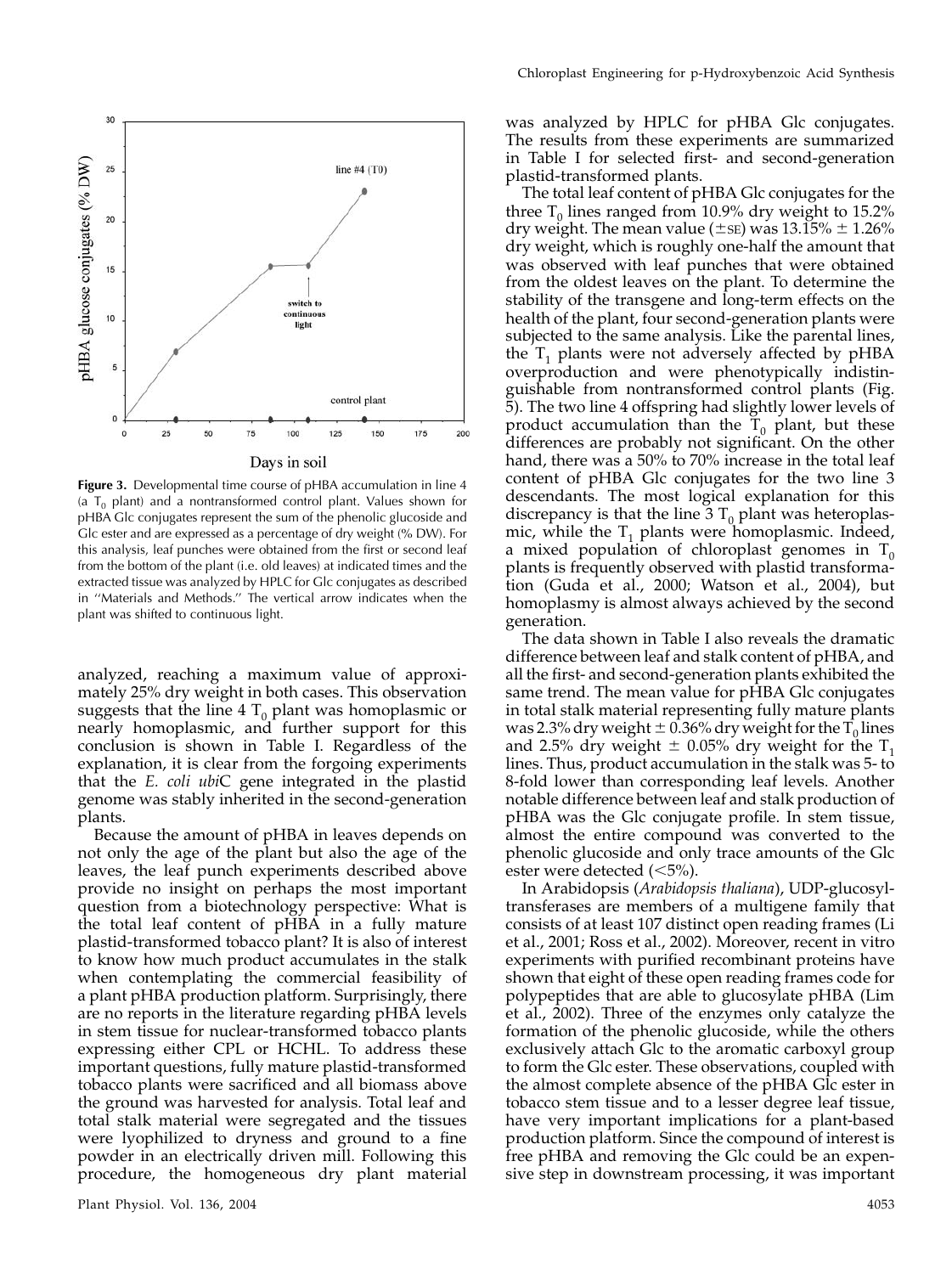Figure 4. Levels of pHBA Glc conjugates in young, mature, and old leaf tissue at different stages of development. The plant analyzed for this experiment was line 4B (a  $T_1$  plant that was derived from line 4). Values shown for pHBA Glc conjugates represent the sum of the phenolic glucoside and Glc ester in leaf punches and are expressed as a percentage of dry weight. The numbers below the four sets of bars indicate the age of the plant (left no.) and the number of days the plant was grown in continuous light (right no.) at the time of analysis.



to determine which Glc conjugate is easiest to hydrolyze.

Figure 6A shows the relative susceptibility of the pHBA phenolic glucoside and Glc ester to acid hydrolysis after 48 h at 60°C. From this data it is clear that the Glc ester is the most acid labile species. Quantitative conversion of this compound to free pHBA occurred with as little as  $0.1 \text{ N}$  HCl, while a 5-fold higher concentration of acid was required for complete hy-

### Table I. pHBA Glc conjugate levels for total leaf and total stalk material are shown for selected  $T_0$  and  $T_1$  lines

Values shown for pHBA Glc conjugates represent the sum of the phenolic glucoside and Glc ester and are expressed as a percentage of dry weight. Fully mature tobacco plants were used for this experiment, and all material above the ground was included in the analysis. The plants had been growing in soil for 18 to 20 weeks at the time they were sacrificed. ND, Not determined.

| Line         | pHBA Glc Conjugates |                    |
|--------------|---------------------|--------------------|
|              | <b>Total Leaves</b> | <b>Total Stalk</b> |
|              | % DW                |                    |
| Line 3       |                     |                    |
| $T_0$        | 10.87               | 1.65               |
| $T_1$ 3-B    | 18.30               | 2.44               |
| $T_1$ 3-C    | 16.15               | 2.59               |
| Line 4       |                     |                    |
| $T_0$        | 15.22               | 2.87               |
| $T_1$ 4-A    | 12.92               | 2.43               |
| $T_1$ 4-C    | 14.02               | 2.37               |
| Line 5       |                     |                    |
| $T^{\,}_{0}$ | 13.37               | 2.52               |
| $T_1$ 5-A    | ND.                 | ND                 |

drolysis of the phenolic glucoside. Since both Glc conjugates and free pHBA have limited water solubility at acid pH, alkaline hydrolysis was also examined (Fig. 6B). Again, the phenolic glucoside was relatively stable under the conditions employed and complete hydrolysis required  $>0.5$  N NaOH. In marked contrast,  $0.1$  N NaOH was sufficient to release all of the pHBA from the Glc ester. Based on these observations, as well as economic and environmental considerations, we conclude that the Glc ester is the conjugate of choice to make in plants, if it is feasible to alter the in vivo partitioning of pHBA through metabolic engineering with an appropriate UDP-glucosyltransferase.

### DISCUSSION

Previous attempts to elevate pHBA levels in green plants using the *E. coli ubi*C gene have relied on nuclear transformation for expression of the foreign protein. Using this approach in tobacco, pHBA Glc conjugates accumulated in leaf tissue to a maximum value of 0.52% dry weight, which is at least a 1,000-fold increase over nontransformed control plants (Siebert et al., 1996). Although these results are quite impressive from a metabolic engineering perspective, a commercially viable, plant-based production platform for pHBA will require much higher levels of product accumulation. The potential advantages of using plastid-transformation for CPL-mediated pHBA production in plants are manifold and obvious. First, direct expression of foreign genes in the plastid genome provides an additional safeguard for transgene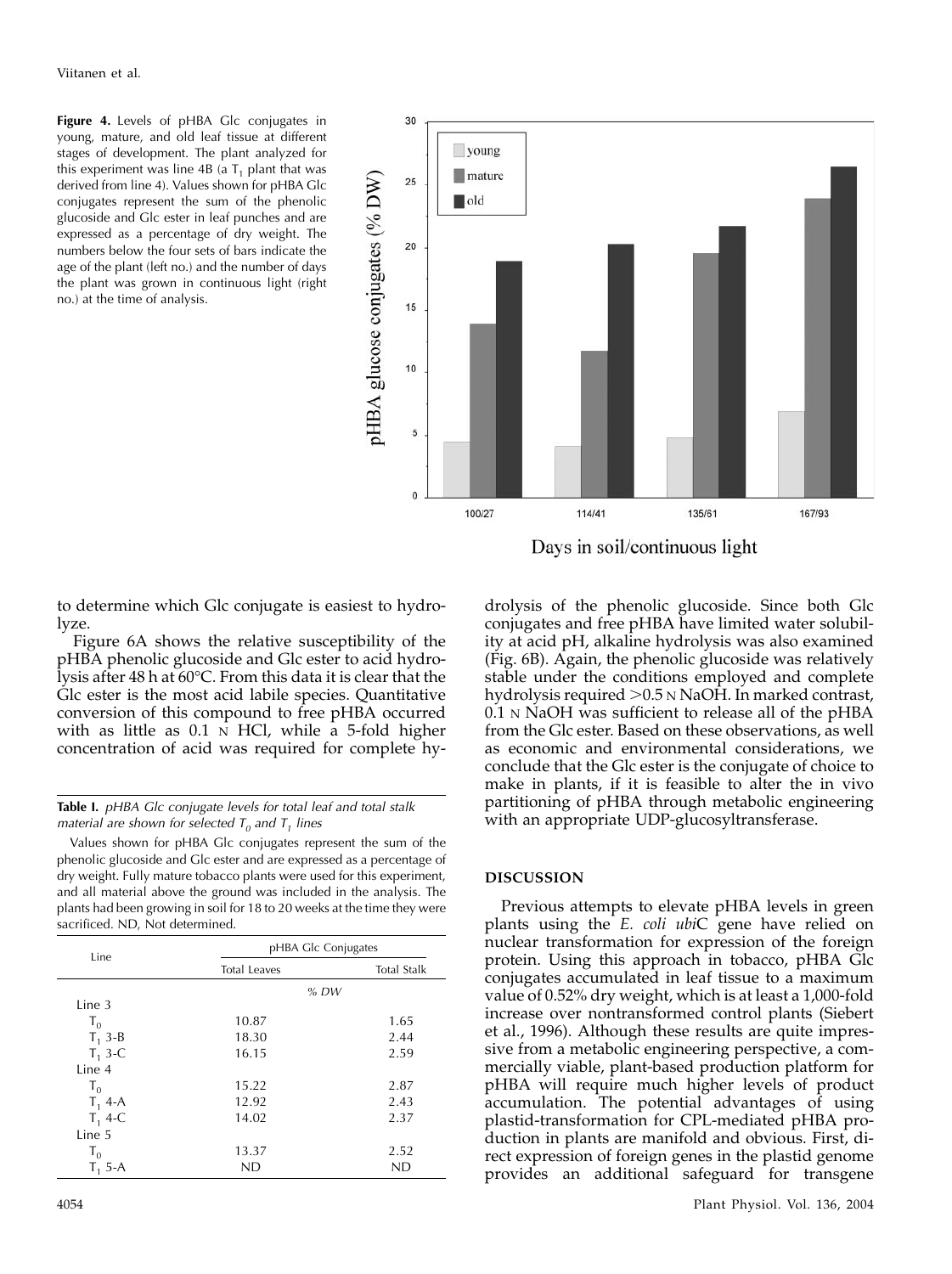

Figure 5.  $T_1$  tobacco plants after 150 d in soil. Shown from left to right are three  $T_1$  plants (lines 4-A, 4-B, and 4-C) and a nontransformed control plant.

## T1 Transgenic Lines 4 (A-C)

**WT** 

containment (Daniell, 2002), since it is widely believed that plastid DNA is maternally inherited in most plant species. Second, CPL's substrate chorimate is largely, if not entirely, synthesized in chloroplasts and other types of plastids (Sommer and Heide, 1998 and refs. therein). Third, using nuclear transformation it is necessary to target CPL to plastids by fusing a chloroplast transit peptide to its N terminus. As already noted, this manipulation is potentially associated with numerous complications that could result in suboptimal levels of CPL enzyme activity in the compartment of interest, thus setting an artificial upper limit to pHBA production in plants that is easily circumvented with plastid transformation. Finally, because of the high copy number of plastid DNA and complete absence of gene silencing mechanisms that are routinely encountered when nuclear transformation is employed (DeCosa et al., 2001; Lee et al., 2003), plastid transformation results in much higher levels of transgene expression than nuclear transformation.

To test the hypothesis that pHBA production in nuclear-transformed plants is currently limited by CPL enzyme activity in the compartment of interest, not chorismate per se, the unmodified E. coli ubiC gene was integrated into the tobacco plastid genome. Thus, the foreign protein was directly expressed in the intracellular organelle where its substrate is synthesized. Using this approach we were able to achieve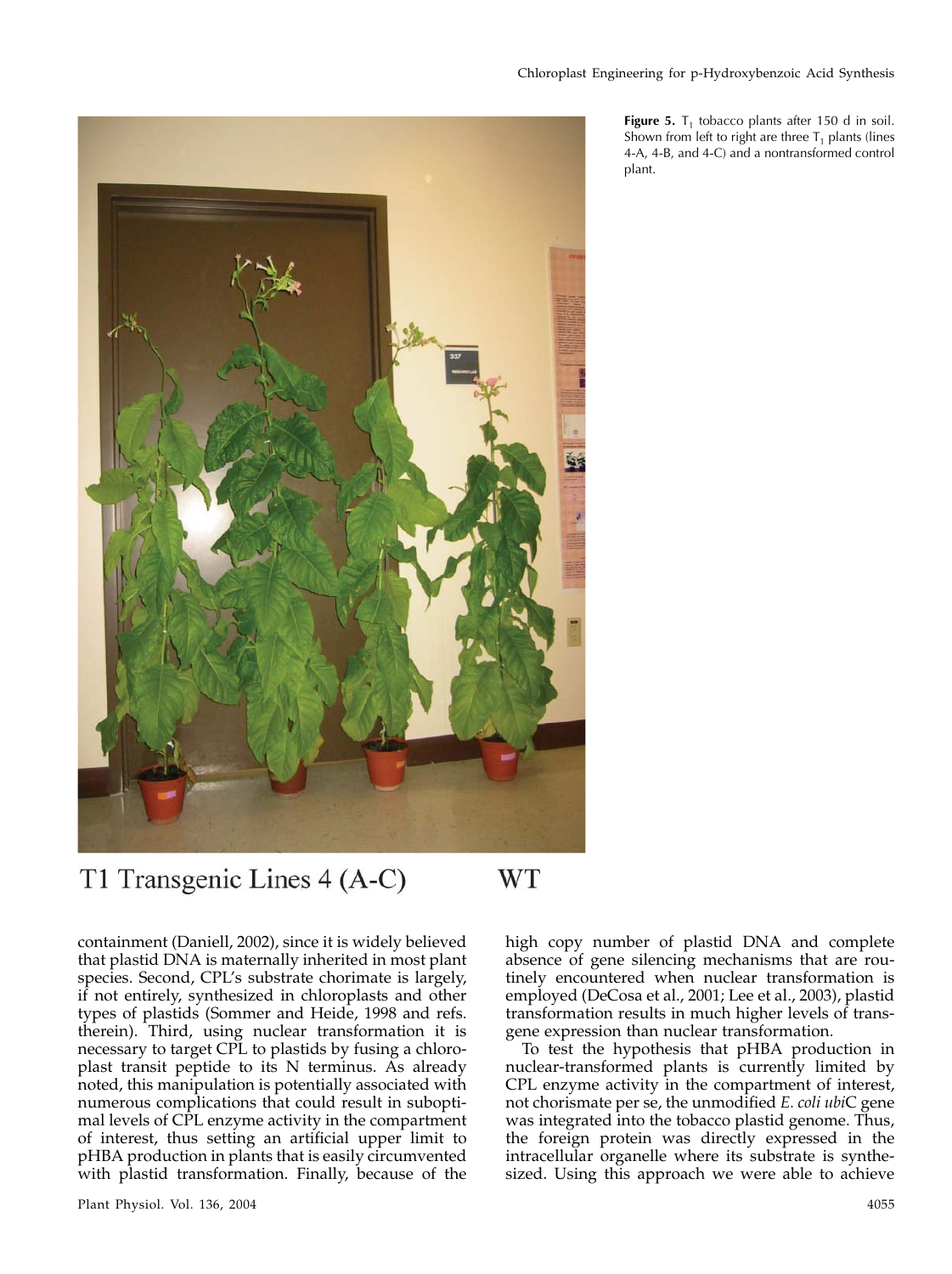

Figure 6. Acid and base hydrolysis of pHBA Glc conjugates. A, Reactions contained an initial concentration of  $160 \mu M$  pHBA phenolic glucoside (n) or pHBA Glc ester (*d*) and indicated amounts of HCl (A) or NaOH (B). Following a 48-h incubation period at 60°C, the amount of pHBA released from the Glc conjugates was measured by HPLC.

levels of pHBA Glc conjugates in old leaf tissue that exceeded 25% of the total dry weight when the plants were grown in continuous light (Figs. 3 and 4). This is a 50-fold increase over the maximum value reported for nuclear-transformed tobacco plants expressing the same enzyme (Siebert et al., 1996). More important, the highest CPL enzyme activity that was measured in leaf tissue extracts that were prepared from the plastidtransformed plants was 50,783 pkat/mg of protein; the latter value was obtained from line 3-B, a  $T_1$  plant (see Table I). Based on the molecular mass of CPL (approximately 18,800 D) and the turnover number of the purified recombinant protein determined with the enzyme assay that was used in this study (approximately 2.8  $s^{-1}$ ), the CPL content of the leaf tissue extract was approximately 35% of the total soluble protein. In sharp contrast, the highest CPL enzyme activity reported for nuclear-transformed tobacco plants is only 208 pkat/mg of protein (Siebert et al., 1996), which is more than 2 orders of magnitude lower than levels achieved in this study.

It should be emphasized that the CPL-enzyme activity noted above is the average value for total pooled leaf material from a fully mature, plastidtransformed plant that was obtained from two independently prepared cell-free extracts that differed by <5%. The total leaf content of pHBA Glc conjugates in the same plant was 18.3% dry weight (Table I). Given the extraordinarily high levels of CPL enzyme activity that were achieved in this study with plastid transformation, it is quite possible that the latter value represents the upper limit of pHBA production in tobacco leaf at the whole-plant level, although additional studies are necessary to test this hypothesis. Nevertheless, one clear-cut conclusion from our experiments is that CPL is a much better catalyst than HCHL for plant pHBA production when the enzyme is expressed at high levels directly in the plastid compartment.

The substrate for HCHL is pHCA-CoA, a key intermediate in the phenylpropanoid pathway. The highest leaf content of pHBA Glc conjugates reported for HCHL-expressing tobacco was only 2.9% dry weight and the transgenic plants were extremely sick due to a severe depletion of phenylpropanoids (Mayer et al., 2001). As an apparent compensatory mechanism there was a significant increase in transcripts for Phe ammonia-lyase (PAL) and several other enzymes in the phenylpropanoid pathway, including those involved in the synthesis of pHCA-CoA (Mayer et al., 2001). Elevated PAL enzyme activity also accompanied HCHL expression in sugarcane (McQualter et al.,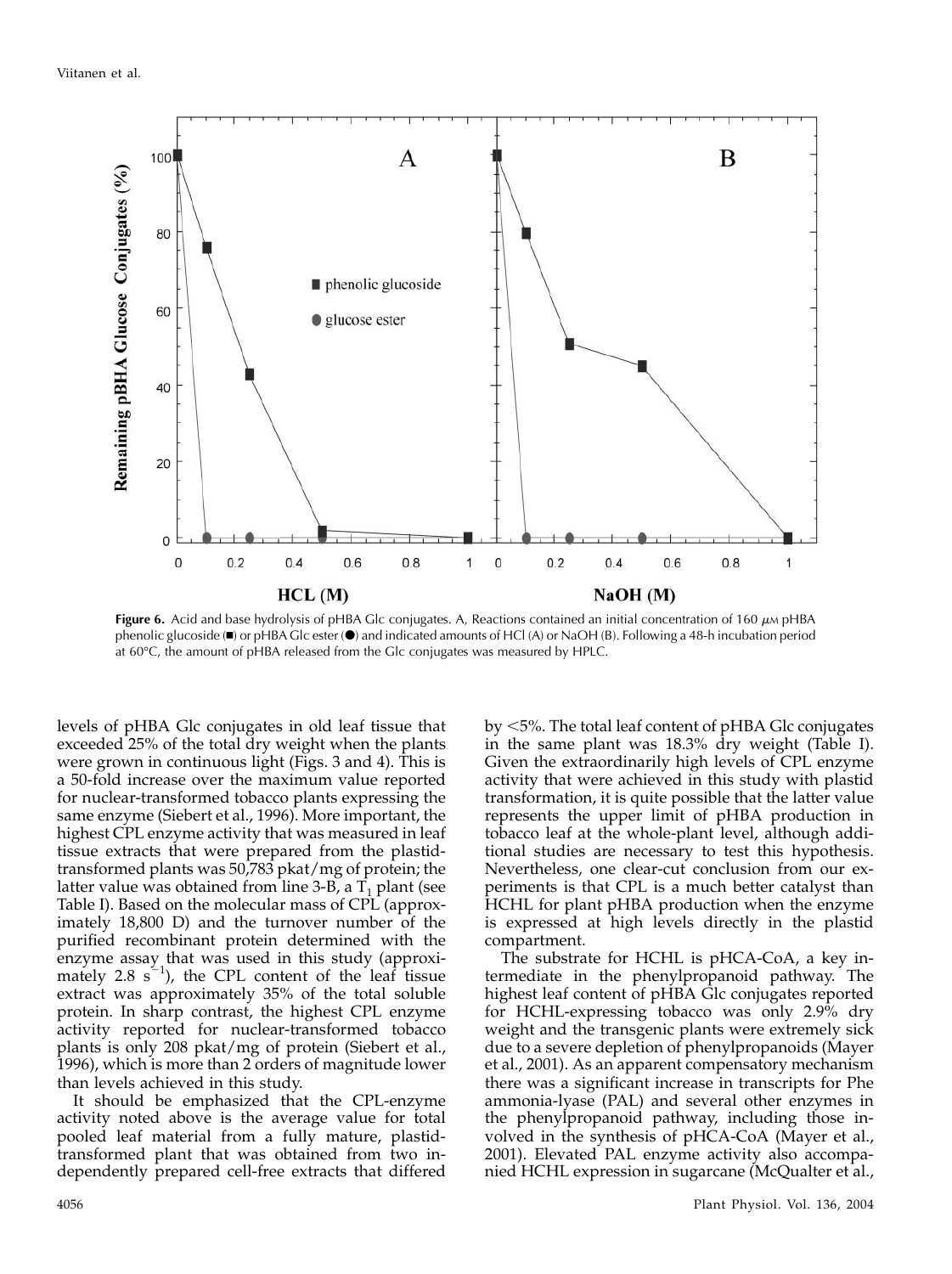2004), but the observed 10-fold increase was not sufficient to prevent an almost complete disappearance of leaf chlorogenic acid. Although PAL catalyzes the first step in phenylpropanoid biosynthesis and plays a major role in regulating carbon flow into the pathway (Bate et al., 1994), additional flux control points occur at various downstream branches (Howles et al., 1996). Superimposed on regulation of the individual pathway enzymes is the allocation of chorismate to Phe biosynthesis and partitioning of Phe to PAL; chorismate and Phe are branch point intermediates that are substrates for multiple enzymes. Inability to recruit carbon from the shikimate pathway to replenish Phe and/or downstream phenylpropanoid intermediates in response to rapid consumption of pHCA-CoA could explain HCHL's adverse effects and why this enzyme becomes substrate-limited at much lower levels of pHBA accumulation than CPL.

In striking contrast to the metabolic chaos described above, our plastid-transformed, CPL-expressing plants were healthy and robust and exhibited no discernible negative phenotype despite the fact that more carbon was converted to pHBA. This result is a clear indication that flux through the shikimate pathway was able to keep pace with the massive diversion of chorismate to pHBA and still provide enough carbon for downstream intermediates that are essential for plant growth and development, including pHCA-CoA (HCHL's substrate) and other phenylpropanoids. In bacteria, regulation of carbon flow into the shikimate pathway is largely under transcriptional control and feedback inhibition of the first enzyme in the pathway, 3-deoxy-D-arabino-heptulosonate 7-phosphate synthase; the aromatic amino acids mediate both processes. Although there is no evidence for a feedback-sensitive 3-deoxy-D-arabino-heptulosonate 7-phosphate synthase in plants, a recent study suggests that reduced thioredoxin plays a role in activation of this enzyme (Entus et al., 2002). Generally speaking, it is believed that all of the plant shikimate pathway enzymes are principally regulated at the transcriptional level and are rapidly induced by wounding, elicitors, and various environmental assaults (Schmid and Amrhein, 1994). Given these observations, it would be very interesting to know if any of the shikimate pathway enzymes and/or phenylpropanoid pathway enzymes were elevated in our transgenic tobacco plants, and if so, to what extent. Indeed, expressing CPL in plastids to create an artificial metabolic sink for chorismate and measuring transcript levels or enzyme activities could provide new insight on the regulation and complex interactions between these two pathways.

The total stalk content of pHBA was at least 5 times lower than the total leaf content in plastid-transformed plants (Table I), and this study provides no explanation for this unexpected observation. Phenylpropanoid biosynthesis in stem tissue is a high-flux pathway that is largely devoted to lignin production, and lignin accounts for approximately 20% of the total dry weight

of the stalk. Since all phenylpropanoids are ultimately derived from chorismate, including monolignols, it is reasonable to assume that substrate availability should not be the limiting factor for stalk accumulation of pHBA. The average CPL specific activity in cell-free extracts prepared from total stalk material obtained from fully mature line 3-B was only 8,378 pkat/mg of protein, which is 6-fold lower the corresponding leaf value. However, this result does not necessarily indicate that the process is limited by catalyst. Additional experiments using different promoters and 5' UTRs that might function more effectively in nonphotosynthetic plastids are necessary to see if it is possible to achieve higher stalk levels of pHBA with plastid transformation. In this context, we have recently utilized several regulatory sequences for foreign gene expression in nongreen plastids. For example, the  $5'$ UTR of the T7 gene 10 and  $3'$ UTR of the rps16 gene facilitated 75% transgene expression in nongreen edible parts of carrots containing chromoplasts (grown underground in the dark) and 48% in proplastids, compared to the 100% value in leaf chloroplasts (Kumar et al., 2004a). Similarly, expression of the aphA-6 gene regulated by the T7 gene 10 5'UTR, capable of efficient translation in the dark in proplastids present in nongreen tissues, greatly facilitated stable transformation of the cotton chloroplast genome (Kumar et al., 2004b).

Another challenge for a commercially viable, plantbased production platform is to control the partitioning of pHBA Glc conjugates. As already indicated, the phenolic glucoside and Glc ester are both formed in the cytosol by distinct UDP-glucosyltransferases and are subsequently transported into the vacuole by different carriers. The Glc ester, however, is exquisitely sensitive to acid and base hydrolysis, and this could have a significant impact on the cost of downstream processing in the recovery and purification of polymergrade pHBA. The ease of hydrolysis of this compound is undoubtedly related to the fact that it is a  $\beta$ -acetal ester. Indeed, it is has been shown that the Glc ester of sinapic acid, a structurally similar compound that is formed in cruciferous plants, has a high free energy of hydrolysis (Mock and Strack, 1993), which allows it to serve as an acyl donor in the enzyme reaction that is catalyzed by sinapoyl-Glc:malate sinapoyltransferase (Strack, 1982). By coexpressing CPL and a UDP-glucosyltransferase that only attaches Glc to the aromatic carboxyl group, it might be possible to partition all or most of the pHBA to the Glc ester.

In summary, pHBA is the major monomer in liquid crystal polymers (LCPs). These thermotropic polyesters have excellent properties, including high strength/stiffness, low melt viscosity, property retention at elevated temperatures, environmental resistance, and low gas permeability (Figuly, 1996). Although LCPs could be used for a variety of new applications, they are currently too expensive for widespread use, largely due to the cost of ingredients. pHBA is also the chemical precursor for parabens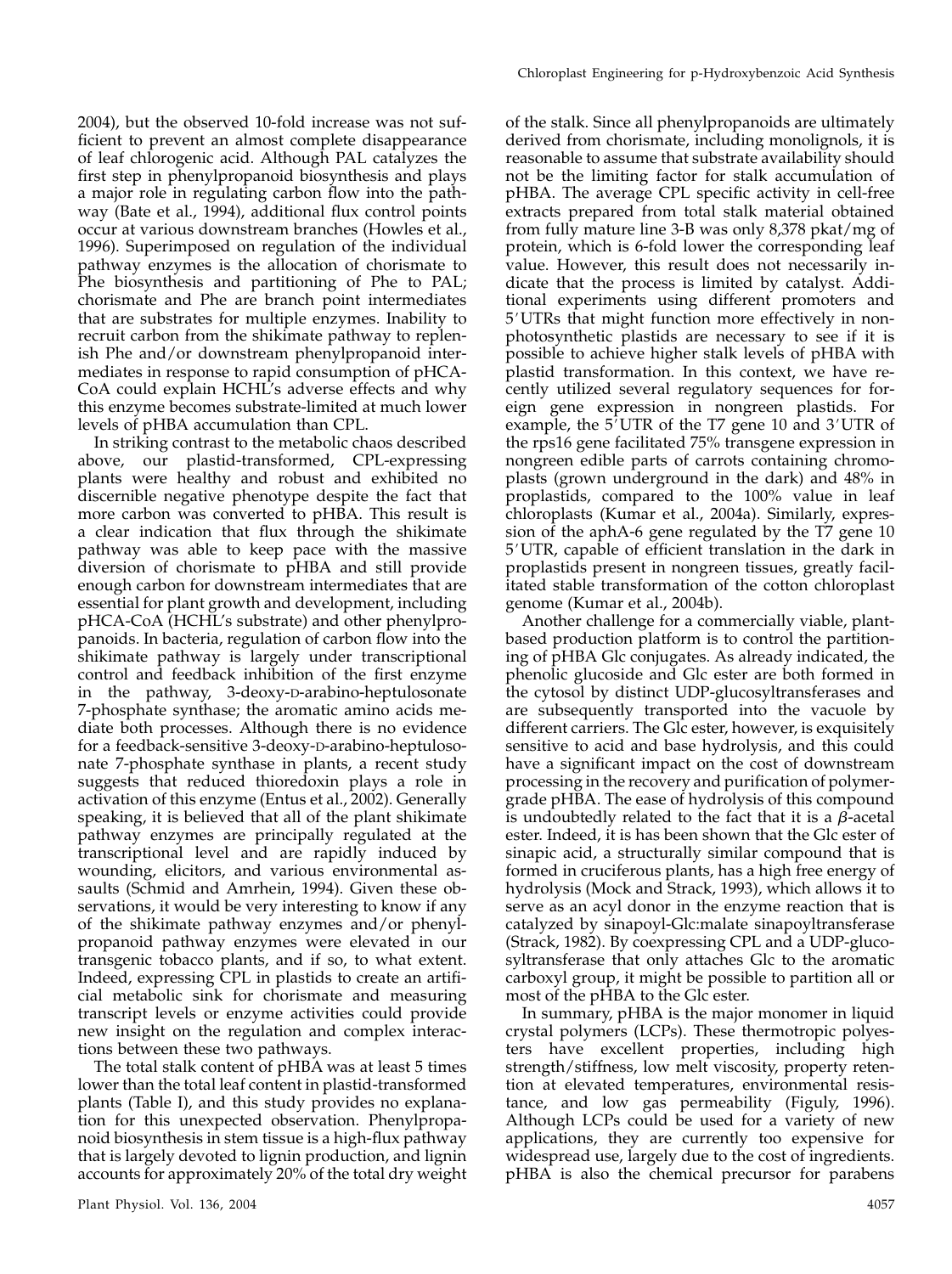(short-chain alkyl esters of pHBA, generally regarded as safe) that are commonly used as preservatives in food and cosmetics. The Kolbe-Schmitt process (Erickson, 1982) is currently used to synthesize pHBA; this high-temperature, high-pressure carboxylation reaction is relatively expensive. Using plants as a production platform for pHBA via metabolic engineering of the plastid genome is an attractive alternative to petrochemical synthesis, since it is an environmentally sustainable process that is less dependent on nonrenewable resources. Exploiting plants to produce this compound might also lower the cost of manufacture of LCPs and allow them to expand into other niches.

### MATERIALS AND METHODS

### Construction of the CPL Chloroplast Transformation Vector

The Escherichia coli ubiC gene (GenBank accession no. M92628) was amplified from genomic DNA of strain W3110 (Campbell et al., 1978) using two PCR primers. Primer 1 (5'-CTA CTC ATT gaa ttc aca tgt CAC ACC CCG CGT TAA C-3') introduces an AflIII site at the CPL start codon and an EcoRI site that is immediately upstream from the AfIIII site. The underlined bases hybridize to the target gene, while the bold lowercase letters indicate the two restriction sites. Primer 2 (5'-CAT CTT ACT gcg gcc gcT TTA GTA CAA CGG TGA CGC C-3') hybridizes at the other end of the gene and introduces a NotI site just past the CPL stop codon. The  $100-\mu$ L PCR reactions contained approximately 100 ng of genomic DNA and both primers at a final concentration of 0.5  $\mu$ M. The other reaction components were provided by the GeneAmp PCR Reagent kit (Perkin Elmer, Torrance, CA) according to the manufacturer's protocol. Amplification was carried out in a DNA Thermocycler 480 for 22 cycles, each comprising 1 min at 94°C, 1 min at 55°C, and 1 min at 72°C; there was a 7-min extension period at 72°C after the last cycle. The PCR product was cut with EcoRI and NotI, and the resulting fragment was ligated into pBluescript SK  $(\pm)$  (Stratagene, La Jolla, CA) that had been digested with the same enzymes. The ligation reaction mixture was used to transform E. coli DH10B electrocompetent cells (GibcoBRL, Gaithersburg, MD) using a BTX Tranfector 100 (Biotechnologies and Experimental Research), and growth was selected on Luria-Bertani media that contained ampicillin (100  $\mu$ g/mL). Transformants that contained plasmids with a CPL insert were identified by restriction digestion analysis after cleavage with EcoRI and NotI, and a representative plasmid with no PCR errors was selected for further manipulation. The plasmid containing CPL coding region was digested with AflIII and NotI and ligated into the plasmid pBSKs+HSA that contains the psbA promoter/5'UTR that had been digested with NcoI and NotI. The resultant plasmid (PpsbA-CPL) was cut with EcoRI and NotI and cloned into similarly digested pLD-CtV to yield the final construct that was used for chloroplast transformation, pLDK.

### Particle Bombardment and Selection of Chloroplast Transformants

Chloroplast transformants were obtained as previously described (Daniell, 1997). Tobacco (Nicotiana tabacum) cv Petit Havana leaves were bombarded with the Bio-Rad PDS-1000/He biolistic device. The bombarded leaves were then placed in the dark for 48 h, followed by cutting leaf particles into  $.5 \text{ cm}^2$ and placed on RMOP media that contained 500  $\mu{\rm g}/{\rm mL}$  spectinomycin for two rounds of selection in petri dishes. Shoots were then cut and transferred to jars that contained MSO media with 500  $\mu$ g/mL spectinomycin to induce root formation followed by transfer to soil. The transformed and control plants were then placed in a Powers Scientific (Pipersville, PA) diurnal growth chamber with a 16-h-light and 8-h-dark cycle at 26°C  $\pm$  1°C. Continuous illumination consisted of 24 h of light. Humidity levels were approximately<br>55% and average light intensity was approximately 200  $\mu$ E m $^{-2}$  s $^{-1}$  within the growth chamber.

#### Confirmation of Site-Specific Integration by PCR

Plant DNA was extracted from transgenic and wild-type tobacco using Qiagen DNeasy plant mini kit (Gaithersburg, MD). The PCR primers, AAAACCCGTCCTCAGTTCGGATTGC (3P) and CCGCGTTGTTTCAT-CAAGCCTTACG (3M), were used to perform PCR on transgenic and wildtype plant DNA as described previously (Daniell et al., 2004d; Kumar and Daniell, 2004). PCR was carried out in a Perkin Elmer Gene Amp PCR System 2400 under the following conditions: denaturation for 5 min at 94°C, followed by 25 cycles using the following temperature sequence: 94°C for 1 min, 65°C for 1 min, and 72°C for 1.5 min. After PCR confirmation, the selected shoots were subjected to a second round of selection on RMOP with spectinomycin  $(500 \mu g/mL)$ .

### Southern-Blot Analysis to Demonstrate Site-Specific Integration and Homoplasmy

These steps were performed essentially as previously described (Daniell et al., 2004d). DNA from  $T_1$  tobacco plants was extracted using Qiagen DNeasy plant mini kit. Plant DNA (2 ug) was digested with AflIII and was separated on a 0.8% agarose gel at 50 V for 3 h. The gel was soaked in the depurination solution (0.25 N HCl) for 15 min, and then rinsed twice in water for 5 min. The gel was then soaked in the transfer buffer (0.4 N NaOH, 1 M NaCl) for 20 min and transferred overnight to a nylon membrane. Following transfer, the membrane was rinsed twice with  $2 \times$  SSC for 5 min, placed on a filter paper, and then cross linked using the GS GeneLinker (Stratagene). The flanking sequence probe (0.81 kb) was obtained by BamHI/BglII digestion of pUC-ct plasmid, which contains the chloroplast flanking sequences trnI and trnA. The CPL specific probe (0.3 kb) was obtained by SmaI/BamHI digestion of pLDK. Probes were labeled with dCTP 32P using Ready-To-Go DNA labeling beads (-dCTP; Amersham Pharmacia, Piscataway, NJ) and purified using Quant G-50 Micro columns (Amersham Pharmacia). The membrane was then prehybridized with QuikHyb (Stratagene) for 60 min at 68°C, followed by hybridization with radiolabeled probe for 1 h at 68°C. The membrane was then washed twice with  $2 \times$  SSC in 0.1% SDS at room temperature for 15 min, followed by two washes with  $0.1 \times$  SSC in 0.1% SDS at 60°C for 15 min. The radiolabeled membrane was then be exposed to Hyperfilm (Amersham Biosciences, Buckinghamshire, UK) and developed in a Konica SRX-101A.

### Analysis of pHBA Glc Conjugates

Leaf punches (50–150 mg fresh weight) were used to monitor pHBA levels throughout development. Young, mature, and old tissues were used for this analysis as described in the text and figure legends. Unless otherwise indicated, all steps were conducted at room temperature. The tissue was placed in a Biopulverizer H tube that contained a ceramic bead (QBiogen [Carlsbad, CA]), and 1 mL of 50% (w/v) methanol was added. The tubes were agitated for 40 s using a FastPrep FP120 tissue disrupter (QBiogen) set at 5 m/ s, and the samples were then placed on a rotary shaker (400 rpm) for 1 h. Debris was removed by centrifugation and a  $50-\mu L$  aliquot of the supernatant was taken to dryness in a heated Speed-Vac. The residue was dissolved in 100  $\mu$ L of 5 mm Tris-HCl, pH 8, for subsequent analysis of pHBA Glc conjugates. Alternatively, the leaf tissue was extracted with 1.0 mL of 5 mm Tris-HCl, pH 8.0, using the same procedure described above. Side-by-side experiments demonstrated that both approaches yield identical results. In some experiments, fully mature tobacco plants were analyzed for whole-leaf and whole-stalk levels of pHBA Glc conjugates. For this type of analysis, all plant material above the ground was harvested, but total leaf and total stalk material were segregated and processed individually. Tissues were lyophilized to dryness and ground to a homogeneous powder in an electrically driven mill. Five to 20 mg of the dry plant material was then extracted with either 1.0 mL of 50% (w/v) methanol or 1.0 mL of 5 mm Tris-HCl, pH 8.0, using the same procedure described above.

pHBA Glc conjugates were analyzed by HPLC using a C<sub>18</sub> column (Vydac 218TP54 [The Nest Group, Southborough, MA]) that was developed at 1.0 mL/min with a linear gradient (20 min) of 0% to 50% methanol/0.1% formic acid; the separation was performed at room temperature. Elution of the pHBA phenolic glucoside and pHBA Glc ester were monitored at 254 nm. Authentic standards (chemically synthesized and characterized at DuPont) were used to calibrate the HPLC runs, and extinction coefficients for both compounds were accurately determined under the conditions employed.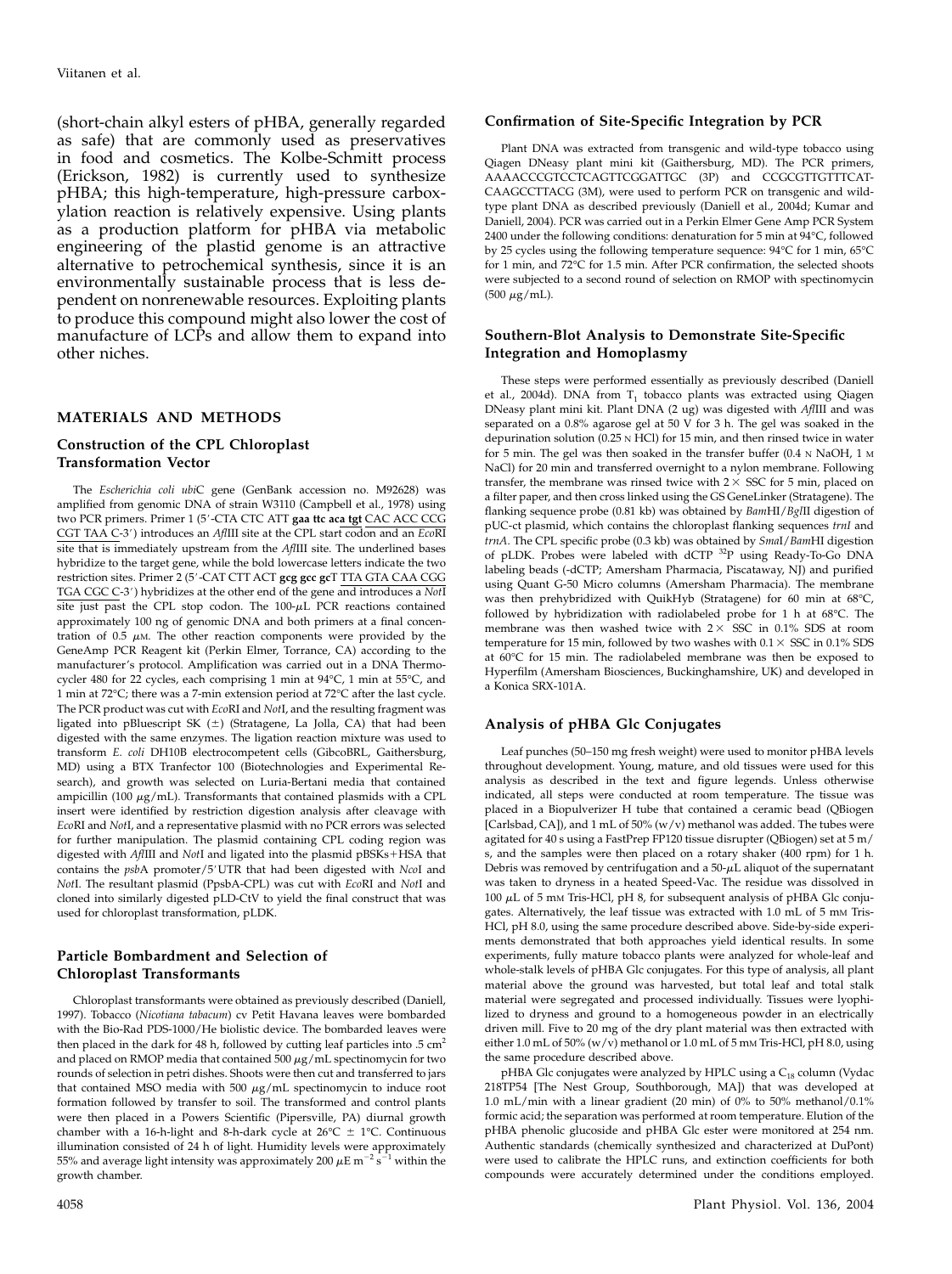Peak areas were integrated and values obtained with known amounts of the standards were used to quantitate pHBA Glc conjugates. After accounting for the fraction of the extract that was injected, numbers were corrected to reflect total recovery from the leaf sample analyzed. This, coupled with individual measurements of the dry weight of the plant tissue analyzed (taken from the same leaf, on the same day), enabled the expression of pHBA Glc conjugates as a percentage of total dry weight.

### Determination of CPL Enzyme Activity in Leaf and Stalk Cell-Free Extracts

Cell-free extracts were prepared at 0°C to 4°C. The lyophilized leaf and stalk powders described above were the starting materials for this procedure. Approximately 10 mg of the dry powder was transferred to a 1.5-mL polypropylene microfuge tube and  $650 \mu L$  of a solution containing 50 mm Tris-HCl, pH 7.5, 1 mm EDTA, 0.1%  $\beta$ -mercaptoethanol, and 75 mg/mL polyvinylpolypyrrolidone was added. Following a 15-min rehydration period on ice, the sample was hand-homogenized with a small plastic pestle. Debris was removed by centrifugation (14,000g, 10 min) and the supernatant was filtered through a 0.22  $\mu$ m Spin-X Centrifuge Tube Filter (Costar). An aliquot of the filtrate (approximately 200  $\mu$ L) was then exchanged into buffer Q (50 mm Tris-HCl, pH 7.3, 0.3 m NaCl, 5 mm MgCl<sub>2</sub>, 6% [w/v] glycerol, 5 mM dithiothreitol) using the following procedure. The sample was concentrated approximately 10-fold using a Microcon YM-10 concentrator (Millipore, Bedford, MA) and the retentate was diluted with 200  $\mu$ L of buffer Q. This step was repeated three times to yield the final preparations that were used to measure CPL enzyme activity.

CPL enzyme activity was measured spectrophotometrically using a continuous assay that is based on the increase in  $A_{246}$  that occurs when chorismate is converted to pHBA. Reactions were carried out at 37°C in a quartz cuvette that contained 90 mm Tris-HCl, pH 7.6, 0.2 m NaCl, 100  $\mu$ m purified barium chorismate (Siebert et al., 1994). Assays were initiated with various amounts of cell-free extract. Initial rates of product formation were used to calculate CPL specific activities (expressed as picokatals per milligram of protein). An empirically derived molar extinction coefficient of 11,220  $M<sup>-1</sup>$  for pHBA at 246 nm (determined under the same conditions) was used for these calculations. Protein concentrations were determined using the Bradford method (Bradford, 1976) with bovine serum albumin as a standard.

Received July 16, 2004; returned for revision October 15, 2004; accepted October 17, 2004.

### LITERATURE CITED

- Bartholomew DM, Van Dyk DE, Lau S-ZC, O'Keefe DP, Rea PA, Viitanen PV (2002) Alternate energy-dependent pathways for the vacuolar uptake of glucose and glutathione conjugates. Plant Physiol 30: 1562–1572
- Bate NJ, Orr J, Ni W, Meromi A, Nadler-Hassar T, Doerner PW, Dixon RA, Lamb CJ, Elkind Y (1994) Quantitative relationship between phenylalanine ammonia-lyase levels and phenylpropanoid accumulation in transgenic tobacco identifies a rate-determining step in natural product synthesis. Proc Natl Acad Sci USA 91: 7608–7612
- Bradford MM (1976) A rapid and sensitive method for quantitation of microgram quantities of protein utilizing the principle of protein-dye binding. Anal Biochem 72: 248–254
- Campbell JL, Richardson CC, Studier FW (1978) Genetic recombination and complementation between bacteriophage T7 and cloned fragments of T7 DNA. Proc Natl Acad Sci USA 75: 2276–2280
- Daniell D, Carmona-Sanchez O, Burns BB (2004b) Chloroplast derived antibodies, biopharmaceuticals and edible vaccines. In R Fischer, S Schillberg, eds, Molecular Farming Weinheim. WILEY-VCH, Verlag, pp 113–133
- Daniell H (1997) Transformation and foreign gene expression in plants mediated by microprojectile bombardment. Methods Mol Biol 62: 463–489
- Daniell H (2002) Molecular strategies for gene containment in transgenic crops. Nat Biotechnol 20: 581–586
- Daniell H (2004) Medical molecular pharming: therapeutic recombinant antibodies, biopharmaceuticals, and edible vaccines in transgenic plants

engineered via the chloroplast genome. In RM Goodman, ed, Encyclopedia of Plant and Crop Science. Marcel Decker, New York, pp 704–710

- Daniell H, Chebolu S, Kumar S, Singleton M, Falconer R (2004c) Chloroplast-derived vaccine antigens and other therapeutic proteins. Vaccine (in press)
- Daniell H, Cohill P, Kumar S, Dufourmantel N, Dubald M (2004a) Chloroplast genetic engineering. In H Daniell, C Chase, eds, Molecular Biology and Biotechnology of Plant Organelles, Kluwer Academic Publishers, Dordrecht, The Netherlands, pp 423–468
- Daniell H, Datta R, Varma S, Gray S, Lee SB (1998) Containment of herbicide resistance through genetic engineering of the chloroplast genome. Nat Biotechnol 16: 345–348
- Daniell H, Dhingra A (2002) Multigene engineering: Dawn of an exciting new era in biotechnology. Curr Opin Biotechnol 13: 136–141
- Daniell H, Kahn M, Allison L (2002) Milestones in chloroplast genetic engineering: an environmentally friendly era in biotechnology. Trends Plant Sci 7: 84–91
- Daniell H, Lee SB, Panchal T, Wiebe PO (2001a) Expression of cholera toxin B subunit gene and assembly as functional oligomers in transgenic tobacco chloroplasts. J Mol Biol 311: 1001–1009
- Daniell H, Muthukumar B, Lee SB (2001b) Marker free transgenic plants: the chloroplast genome without the use of antibiotic selection. Curr Genet 39: 109–116
- Daniell H, Ruiz ON, Dhingra A (2004d) Chloroplast genetic engineering to improve argonomic traits. Methods Mol Biol 286: 111–137
- DeCosa B, Moar W, Lee SB, Miller M, Daniell H (2001) Overexpression of the Bt Cry2Aa2 operon in chloroplasts leads to formation of insecticidal crystals. Nat Biotechnol 19: 71–74
- DeGray G, Rajasekaran K, Smith F, Sanford J, Daniell H (2001) Expression of an antimicrobial peptide via the chloroplast genome to control phytopathogenic bacteria and fungi. Plant Physiol 127: 852–862
- Devine AL, Daniell H (2004) Chloroplast genetic engineering for enhanced agronomic traits and expression of proteins for medical/industrial applications. In SG Møller, ed, Plastids, Vol 13. Blackwell Publishing, Oxford, pp 283–323
- Dhingra A, Portis AR, Daniell H (2004) Enhanced translation of a chloroplast-expressed RbcS gene restores small subunit levels and photosynthesis in nuclear antisense RbcS plants. Proc Natl Acad Sci USA 101: 6315–6320
- Dufourmantel N, Pelissier B, Garc*x*on F, Peltier JM, Tissot G (2004) Generation of fertile transplastomic soybean. Plant Mol Biol (in press)
- Eibl C, Zou Z, Beck A, Kim M, Mullet J, Koop HU (1999) In vivo analysis of plastid psbA, rbcL and rpl32 UTR elements by chloroplast transformation: tobacco plastid gene expression is controlled by modulation of transcript levels and translation efficiency. Plant J 19: 333-345
- Entus R, Poling M, Hermann KM (2002) Redox regulation of arabidopsis 3-deoxy-D-arabino-heptulosonate 7-phosphate synthase. Plant Physiol 129: 1866–1871
- Erickson B (1982) Salicylic acid and related compounds. In M Grayson, ed, Kirk-Othmer Encyclopedia of Chemical Technology. Wiley, New York, Vol 20, pp 517–519
- Fernandez-San Millan A, Mingeo-Castel AM, Miller M, Daniell H (2003) A chloroplast transgenic approach to hyper-express and purify human serum albumin, a protein highly susceptible to proteolytic degradation. Plant Biotechnol J 1: 71-79
- Figuly GD (1996) Liquid crystalline polymers (thermotropic polyesters) in polymeric materials., In JC Salamone, ed, Encyclopedia, Vol 5. CRC Press, Boca Raton, FL, pp 3731–3740
- Gasson MJ, Kitamura Y, McLauchlan WR, Narbad A, Parr AJ, Parsons EL, Payne J, Rhodes MJ, Walton NJ (1998) Metabolism of ferulic acid to vanillin. A bacterial gene of the enoyl-SCoA hydratase/isomerase superfamily encodes an enzyme for the hydration and cleavage of a hydroxycinnamic acid SCoA thioester. J Biol Chem 273: 4163–4170
- Goldschmidt-Clermont M (1991) Transgenic expression of aminoglycoside adenine transferase in the chloroplast: a selectable marker for site-directed transformation of Chlamydomonas. Nucleic Acids Res 19: 4083–4089
- Guda C, Lee SB, Daniell H (2000) Stable expression of biodegradable protein based polymer in tobacco chloroplasts. Plant Cell Rep 19: 257–262
- Herrmann KM, Weaver LM (1999) The shikimate pathway. Annu Rev Plant Physiol Plant Mol Biol 50: 473–503
- Howles PA, Sewalt VJW, Paiva NL, Elkind Y, Bate NJ, Lamb C, Dixon RA